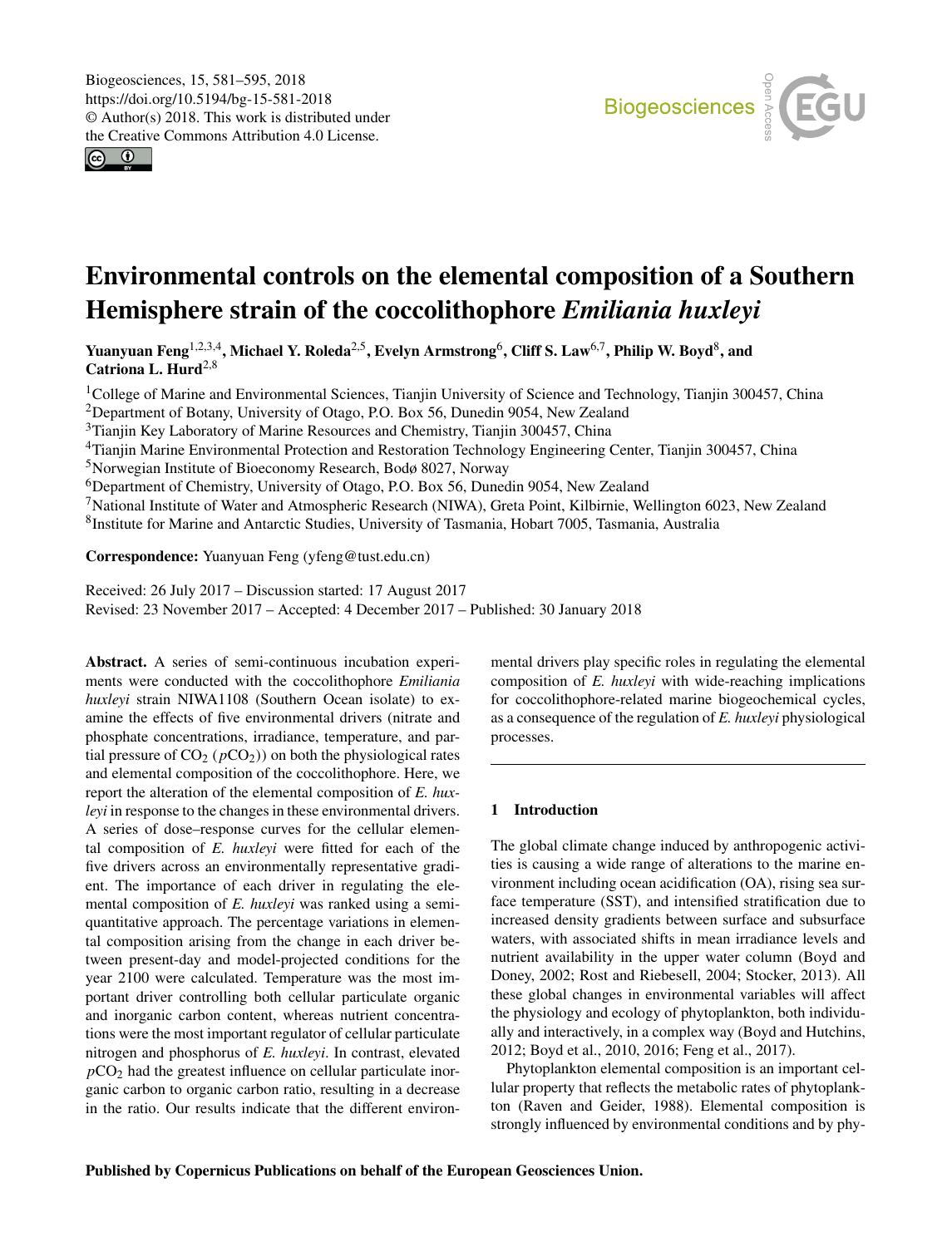toplankton adaptations to these conditions (Sterner and Elser, 2002), which in turn influences marine food web structure, particulate carbon export to the deep ocean, and ultimately marine biogeochemistry (Finkel et al., 2010 and references therein). The widely recognized average molar elemental ratio of  $C : N : P$  is 106:16:1 for marine phytoplankton assemblages – the Redfield ratio (Redfield et al., 1963). However, individual phytoplankton species may have elemental ratios deviating, on short timescales (days to months) from Redfield depending on the environmental conditions they encounter. Such deviations subsequently influence the accumulation of these elements in the upper food web and also marine biogeochemistry (Finkel et al., 2010; Ho et al., 2003; Sardans et al., 2012).

Different environmental drivers may play a range of roles in regulating the stoichiometry of marine phytoplankton. Nutrient availability (Hecky et al., 1993; Perry, 1976) has been proven to affect phytoplankton stoichiometry directly. Irradiance provides the energy source for nutrient assimilation in the cells (Goldman, 1986). In addition, temperature changes, which mainly alter metabolic rates, can also influence the diffusive uptake of nutrients into cells (Raven and Geider, 1988; Roleda et al., 2013). Increased levels of dissolved  $CO<sub>2</sub>$  during cell growth may result in higher cellular  $C: N$  and  $C: P$ ratios, due to increased  $CO<sub>2</sub>$  availability as a substrate for photosynthesis (Beardall et al., 2009; Feng et al., 2008; Fu et al., 2007, 2008). However, the dependency of  $C : N$  or  $C : P$ ratios on  $CO<sub>2</sub>$  availability can be species specific (Burkhardt and Riebesell, 1997; Burkhardt et al., 1999). The effect of rising  $pCO<sub>2</sub>$  on the N : P ratio is still unclear, due to large variations observed in previous environmental manipulation studies (Sardans et al., 2012). For example, the N : P ratio of *Synechococcus* increased with elevated CO<sub>2</sub> concentration, but remained unchanged for *Prochlorococcus* (Fu et al., 2007) and *Emiliania huxleyi* (Feng et al., 2008).

Marine coccolithophores are responsible for almost half of the global marine calcium carbonate production, and are important in the marine carbon cycle through both the organic carbon pump and the inorganic carbon counter pump (Rost and Riebesell, 2004). *Emiliania huxleyi* is the most widely distributed coccolithophore species (Balch et al., 1991; Holligan et al., 1993, 1983), and has been selected as a model phytoplankton species in the context of the marine carbon cycle (Westbroek et al., 1993). A wide range of environmental drivers, such as  $CO<sub>2</sub>$  concentration, nutrient level, irradiance, and temperature influence the growth, photosynthesis, and calcification of *E. huxleyi* both individually and interactively (Feng et al., 2017; Raven and Crawfurd, 2012; Zondervan, 2007). Changes in these physiological processes may in turn alter the elemental stoichiometry and composition of coccolithophores. Knowledge of how different environmental drivers will affect the elemental composition of *E. huxleyi* is important for a more complete understanding of the physiological responses of this species to the changing environment and the consequent effects on biogeochemical cycles. In addition, the magnitude of change in each environmental driver will be different with the future climate change, depending on location and scenario; hence a systematic study across a gradient of each driver is required.

This study advances previous findings by relating the change in elemental composition of *E. huxleyi* cells, in response to environmental forcing, to the physiological rate responses presented in the study of Feng et al. (2017). The major objective of the present study is to investigate and rank the importance of the environmental drivers, including the nitrate and phosphate concentrations, irradiance, temperature, and  $pCO<sub>2</sub>$  on setting the elemental composition of a Southern Ocean strain of *E. huxleyi*. The combined results of this study and Feng et al. (2017) provide new insights into how environmental changes will impact the marine biogeochemical cycles related to *E. huxleyi*.

### 2 Materials and methods

## 2.1 Experimental setup

The marine coccolithophore *Emiliania huxleyi* (morphotype A, strain NIWA1108) was isolated from the surface water (depth of 5–6 m, salinity of 34.78) at  $41°35.8'$  S,  $175°41.5'E$ , east of New Zealand, by Hoe Chang aboard the RV *Tangaroa* on the research voyage TAN0909 in November 2009. The water temperature was  $12.1 \degree C$  at the sampling site. The stock culture was maintained in the laboratory at 14 ◦C and an irradiance of  $\sim$  140 µmol m<sup>-2</sup> s<sup>-1</sup>, under a light / dark cycle of  $12 h / 12 h$ . The medium used for maintaining the stock culture was seawater obtained from Otago Harbour, New Zealand (nutrient concentrations: phosphate 0.3–0.6 µM, nitrate  $3-6 \mu M$ ), filtered using 0.2  $\mu$ m pore size filtration cartridge (Whatman<sup>®</sup>) and supplemented with nutrient stock solutions to give final concentrations of 96 µM nitrate and 6 µM phosphate, without silicate addition. Trace metal and vitamin stock solutions were added according to the  $f/20$  recipe for both stock culture and the manipulation experiments (10 times dilution of  $f/2$  level; Guillard and Ryther, 1962).

For the manipulation experiments, *E. huxleyi* cells, in exponential growth phase determined by the growth curve, were transferred into acid-cleaned 500 mL polycarbonate bottles with screw caps and subjected to a series of semicontinuous incubation experiments under different nutrient, irradiance, temperature, and  $pCO<sub>2</sub>$  conditions (Feng et al., 2017). Only one environmental driver was manipulated at a time for each incubation experiment, with the other environmental drivers remaining the same as the stock culture conditions. The manipulation of each of the different drivers was carefully selected to cover a broad range of conditions observed in the natural environment and those commonly employed for laboratory incubations (Feng et al., 2017). Initial cell abundances were  $\sim 10^4$  cell mL<sup>-1</sup>, and in vivo chlorophyll a (Chl a) fluorescence readings were mon-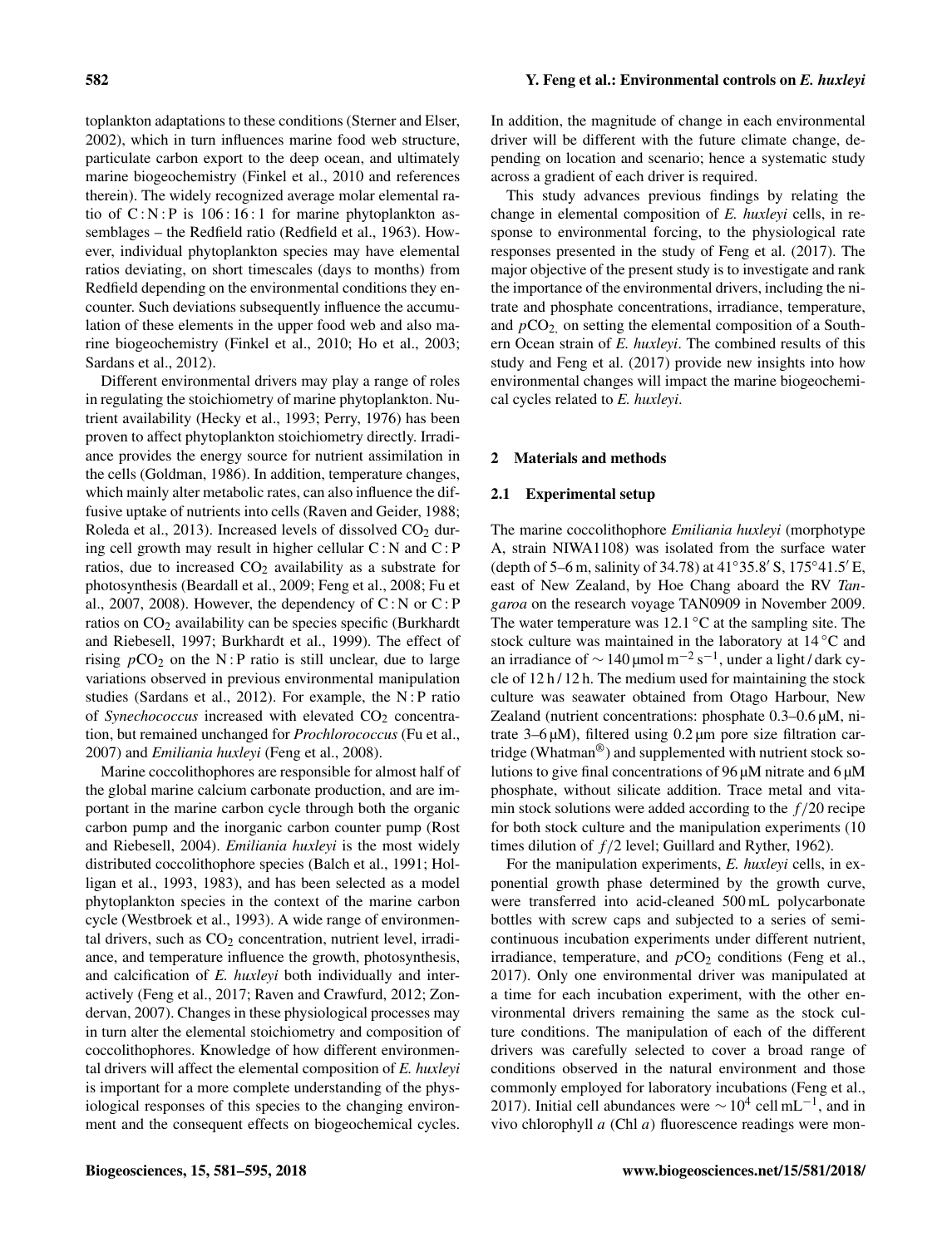itored daily as indicators of Chl a biomass and cell growth. After 2–3 days of acclimation under the experimental conditions daily dilution was started by adding freshly made seawater medium into each incubation bottle to adjust the biomass to the level of the previous day. All the incubation experiments were carried out in walk-in growth chambers (model 650, Contherm, New Zealand), with metal halide lamps (full spectrum) as the light source, under a light / dark cycle of  $12 h / 12 h$ . Irradiance levels inside the incubation bottles were measured using a quantum PAR sensor (2100 series, Biospherical Instruments Inc., USA). The temperature in each incubation experiment was monitored continuously using a HOBO Pendant® temperature/light data logger (Onset, Australia), with variation no more than  $\pm 0.5$  °C.

The experimental conditions for each environmental driver used for the manipulation experiments are presented in Table 1, and described in Feng et al. (2017). All the treatments were conducted in triplicate. For each culture, the final sampling was performed after the daily monitored growth rate remained relatively constant (daily variations  $< 10\%$ ) for more than seven generations (Feng et al., 2008). This yielded total acclimation of the cultures to the experimental conditions for  $\sim$  20 days. Samples were collected for cell counts, Chl a biomass, and elemental components, including particulate organic carbon (POC), particulate inorganic carbon (PIC), particulate organic nitrogen (PON), and particulate organic phosphorus (POP), starting 2 h after the beginning of the light incubation phase and finishing within 2 h for all the experimental treatments.

#### 2.2 Sample analyses

#### 2.2.1 Cell counts and Chl a

One mL subsamples for cell counts were taken from each incubation bottle, preserved by adding 6 µL of modified Lugol's solution, prepared by dissolving 10 g of KI and 5 g of iodine crystals in 20 mL of Milli-Q water, then adding 50 mL of 5 % anhydrous sodium acetate solution, and stored in dark at  $4^{\circ}$ C for no more than 5 days before counting. Cell abundance was determined with a nannoplankton counting chamber (PhycoTech, USA) using a Zeiss microscope (Axiostar plus, Germany). In vitro Chl a concentration was analysed using a Turner 10AU fluorometer (Turner Design, USA) with 90 % acetone extracted samples, as detailed in Welschmeyer (1994).

## 2.2.2 Elemental composition

Subsamples from each incubation bottle for PON, total particulate carbon (TPC), and POC measurement were filtered onto pre-combusted GF/F glass fibre filters (Whatman®), and analysed using an elemental combustion system (Elementar vario EL III, Germany). Filters for POC analysis, were fumed with saturated HCl for 3h in order to remove all the inor-

Table 1. Treatment conditions for each environmental driver used in the manipulation experiments.

| Environmental driver                                       | <b>Treatments</b>         |
|------------------------------------------------------------|---------------------------|
| Nitrate $(\mu M)$                                          | 3.7; 6; 12; 48; 96; 200   |
| Phosphate $(\mu M)$                                        | 0.4:2:6:10:20             |
| Irradiance (µmol photons m <sup>-2</sup> s <sup>-1</sup> ) | 14; 40; 80; 190; 350; 650 |
| Temperature $(^{\circ}C)$                                  | 4: 7: 11: 15: 20: 25      |
| $pCO2$ (Pa)                                                | 8: 15: 39: 58: 74: 109    |

ganic carbon (Zondervan et al., 2002). The PIC content was calculated by subtracting POC from TPC values. Subsamples for particulate organic phosphate (POP) measurements were filtered onto pre-combusted GF/F filters (Whatman<sup>®</sup>), and analysed following the molybdate colorimetric method of Solórzano and Sharp (1980). The particulate inorganic nitrogen (PIN) and particulate inorganic phosphorus (PIP) contents were both neglected due to their relatively low values for laboratory cultures (Feng et al., 2008).

#### 2.2.3 Data analyses

The effects of different environmental drivers on the elemental composition of *E. huxleyi* and their stoichiometric ratios were identified with one-way analysis of variance (ANOVA) using the commercial statistical software package SigmaStat (Version 3.5; Jandel Scientific, San Rafael, CA, US). Differences between treatments were considered significant when  $p < 0.05$ . Post hoc comparisons using the Student–Neuman– Keuls (SNK) test were conducted to determine any differences between particular treatments.

For the environmental drivers that had significant effects on the elemental composition and ratios of *E. huxleyi* within the examined range, the response curves to the drivers were fitted using the models listed in Table S1 in the Supplement. All of the curve-fitting was performed using least squares fit with Prism software (version 5.0; GraphPad Prism Software, US) with all the triplicate data for each of the experimental treatments.

The same approach as used in Feng et al. (2017) was performed to rank the relative importance of each environmental driver, that was found to have significant effects using the one-way ANOVA analyses, on the elemental composition of *E. huxleyi*. Firstly, the two values for the elemental composition at the average present-day conditions and the projected conditions for the year 2100 were derived from each fitted dose–response curve for the environmental driver that had significant effects. The environmental conditions were projected using Coupled Model Intercomparison Project phase 5 (CMIP5) models (Boyd and Law, 2011; Law et al., 2016; Rickard et al., 2016), which suggested 33 % decreases in both nitrate and phosphate concentrations, 2 ◦C warming, a 25 % increase in irradiance, and an increase in  $pCO<sub>2</sub>$  from 39 to 75 Pa in the Chatham Rise area for the year 2100 compared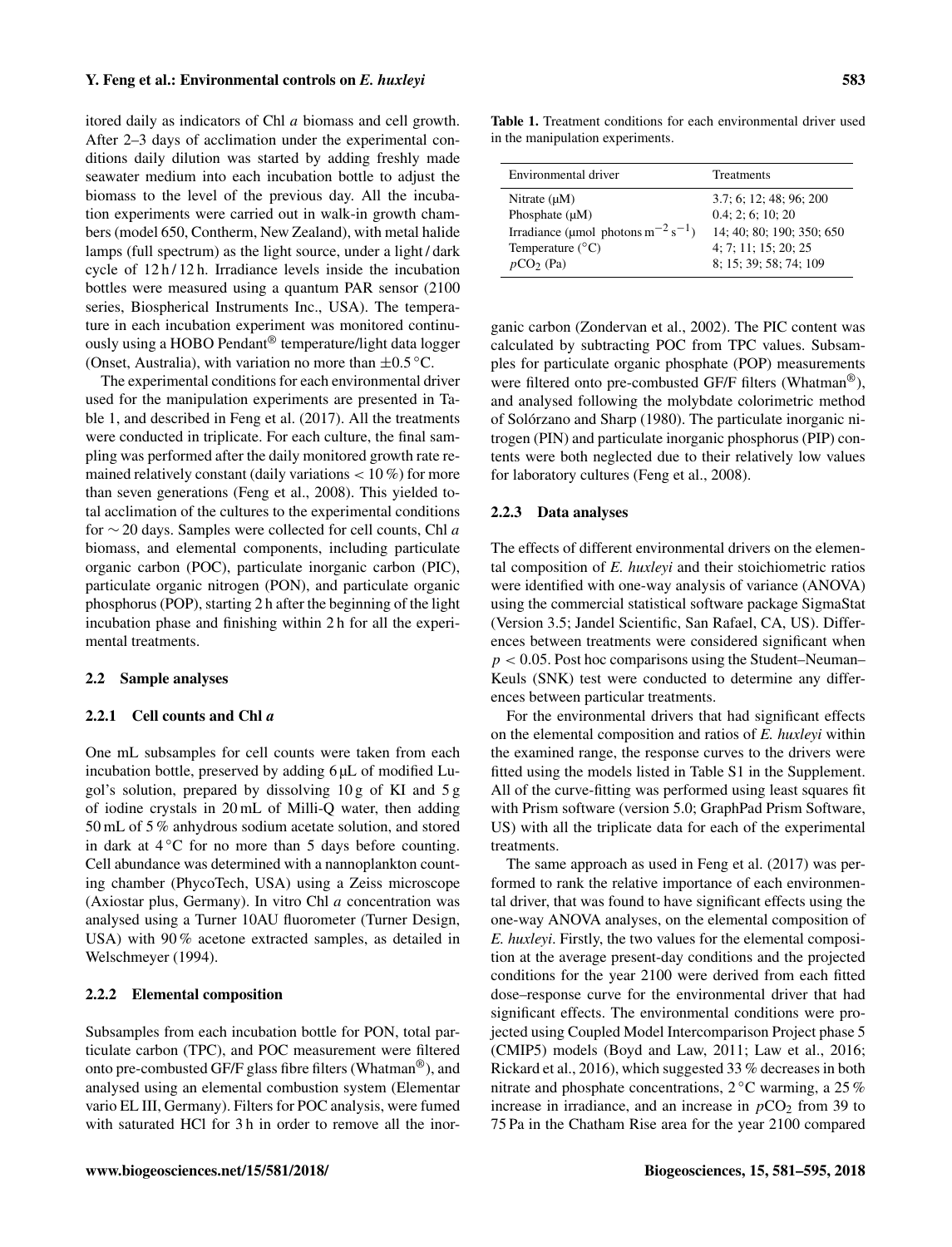

Figure 1. Changes in *Emiliania huxleyi* cellular particulate organic carbon (POC) content in response to different environmental drivers: (a) cellular POC vs. nitrate concentration; (b) cellular POC vs. phosphate concentration; (c) cellular POC vs. irradiance; (d) cellular POC vs. temperature; and (e) cellular POC vs.  $pCO<sub>2</sub>$ . For Figs. 1–5, the dashed lines represent the fitted dose–response curves. "⊕" represents the fitted values for the present-day conditions in the Chatham Rise area, and "⊗" represents the fitted values for the predicted future conditions (2100) in the Chatham Rise area. Error bars represent standard deviations ( $n = 3$ ).

to present-day conditions (Feng et al., 2017). The magnitude and direction of percentage change in the elemental composition under projected future conditions relative to the presentday condition for each environmental driver was then calculated. The ranking was finally determined by comparing the absolute values of the calculated percentage changes of the physiological metrics caused by each driver. The driver that caused the largest percentage change was selected as the most important controlling driver.

## 3 Results

# 3.1 Changes in cellular POC content in response to environmental drivers

Cellular POC content was significantly affected by alteration of irradiance, temperature, and  $pCO<sub>2</sub>$  (Fig. 1). Increasing irradiance from 14 to 80 µmol photons  $m^{-2} s^{-1}$  in-



Figure 2. Changes in *Emiliania huxleyi* cellular particulate inorganic carbon (PIC) content in response to different environmental drivers: (a) cellular PIC vs. nitrate concentration, (b) cellular PIC vs. phosphate concentration, (c) cellular PIC vs. irradiance, (d) cellular PIC vs. temperature, and (e) cellular PIC vs.  $pCO<sub>2</sub>$ .

creased the cellular POC content by around 2-fold from 8.20 ± 2.39 to  $14.07 \pm 1.17$  pg cell<sup>-1</sup> ( $p < 0.05$ ). POC content decreased at the two highest irradiance levels (350 and 650 µmol photons m<sup>-2</sup> s<sup>-1</sup>, Fig. 1c). A trend of decreased *E. huxleyi* cellular POC content with elevated temperature was evident from the temperature manipulation experiment (Fig. 1d). The cellular POC content  $(28.85 \pm 6.98 \text{ pg cell}^{-1})$ was significantly higher than all the other treatments ( $p <$ 0.05) at the lowest temperature of  $4^{\circ}$ C and significantly reduced by  $\sim$  70% at both 20 and 25 °C ( $p$  < 0.05). Raising  $pCO<sub>2</sub>$  from 8 to 15 Pa significantly increased the cellular POC content from  $9.63 \pm 1.67$  to  $12.93 \pm 1.84$  pg cell<sup>-1</sup> (Fig. 1e), with cellular POC content being relatively uniform from 15 to 109 Pa.

# 3.2 Alteration of cellular PIC content in response to environmental drivers

Temperature was the only driver that significantly altered the cellular PIC content (Fig. 2). There was a general trend of decreased cellular PIC content of *E. huxleyi* with warming from 11 to  $20\degree$ C (Fig. 2d). The cellular PIC content was significantly lower at 20 and 25 ◦C compared to the other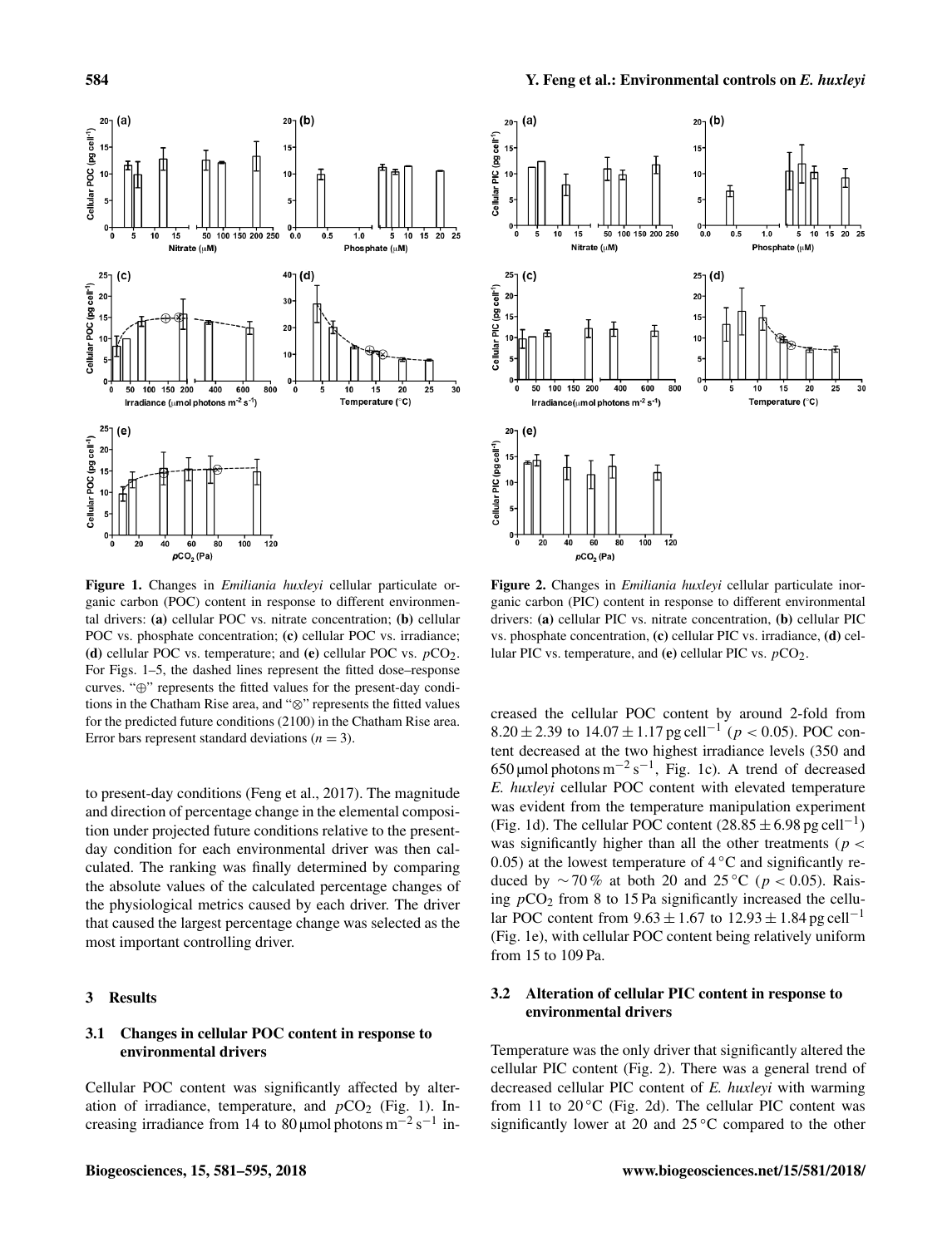

Figure 3. Changes in the ratio of *Emiliania huxleyi* cellular particulate inorganic carbon content to particulate organic carbon content (PIC : POC) in response to different environmental drivers: (a) PIC : POC ratio vs. nitrate concentration; (b) PIC : POC ratio vs. phosphate concentration; (c) PIC : POC ratio vs. irradiance; (d) PIC : POC ratio vs. temperature; and (e) PIC : POC ratio vs.  $pCO<sub>2</sub>$ .

four temperature treatments ( $p < 0.05$ ). More than a 50% decrease in cellular PIC content was observed at the two highest temperature conditions, relative to the  $7^{\circ}$ C treatment. However, there were no significant differences in cellular PIC content between the other temperature treatments. The fitted  $Q_c$  value (the plateau for one phase decay) was  $6.94 \pm 0.93$  pg cell<sup>-1</sup>, close to the average value at the two highest temperatures (Table S1).

# 3.3 Changes in the cellular PIC : POC ratio in response to environmental drivers

As for POC, the cellular ratio of PIC : POC was mainly affected by changes in irradiance, temperature, and  $pCO_2$  (Fig. 3). The highest cellular PIC : POC ratio of  $1.20 \pm 0.09$  was observed at the lowest irradiance (19 µmol photons m<sup>-2</sup> s<sup>-1</sup>;  $p < 0.05$ , compared to all other irradiance treatments). The ratio then decreased with increasing irradiance to  $0.72 \pm 0.10$  at 190 µmol photons m<sup>-2</sup> s<sup>-1</sup> and slightly increased again at the two highest irradiances  $(p < 0.05$  between 190 and 650 µmol photons m<sup>-2</sup> s<sup>-1</sup>, Fig. 3c). In the temperature manipulation experiment, the PIC : POC ratio was significantly lower ( $p < 0.05$ ) at the



Figure 4. Changes in *Emiliania huxleyi* cellular particulate organic nitrogen (PON) content in response to different environmental drivers: (a) cellular PON vs. nitrate concentration, (b) cellular PON vs. phosphate concentration, (c) cellular PON vs. irradiance, (d) cellular PON vs. temperature, and (e) cellular PON vs.  $pCO<sub>2</sub>$ .

lowest temperature  $(4 \degree C)$  than any other treatment, with a value of  $0.45 \pm 0.03$  pg cell<sup>-1</sup>. The PIC : POC value then levelled off between the range of 7 to  $25^{\circ}$ C, with the average value more than double that at  $4 °C$  (Fig. 3d). With the variation of  $pCO<sub>2</sub>$  levels, the cellular PIC : POC ratio decreased by more than 40 % from 1.46  $\pm$  0.02 pg cell<sup>-1</sup> at 8 Pa to  $0.90 \pm 0.15$  at 39 Pa and stayed similar between the range of 39 and 109 Pa ( $p < 0.05$ ) (Fig. 3e), mainly due to the increased cellular POC quota with rising  $pCO<sub>2</sub>$ .

# 3.4 Alteration of cellular PON content in response to environmental drivers

The cellular PON content increased with increasing nitrate concentration. The content at the two lowest nitrate concentrations of  $3.7$  and  $6.0 \mu M$  was less than half of the average value  $(2.06 \pm 0.36 \,\text{pg}\,\text{cell}^{-1})$  of the three highest nitrate treatments (Fig. 4a). Warming from 4 to  $25^{\circ}$ C decreased the cellular PON content ( $p < 0.05$ ). The value of  $4.07 \pm 0.00$  pg cell<sup>-1</sup> at 4 °C was double that at 15 °C  $(1.93 \pm 0.10 \,\text{pg} \,\text{cell}^{-1})$  and 3-fold greater than the PON content of  $1.31 \pm 0.24$  pg cell<sup>-1</sup> at 25 °C (Fig. 4d).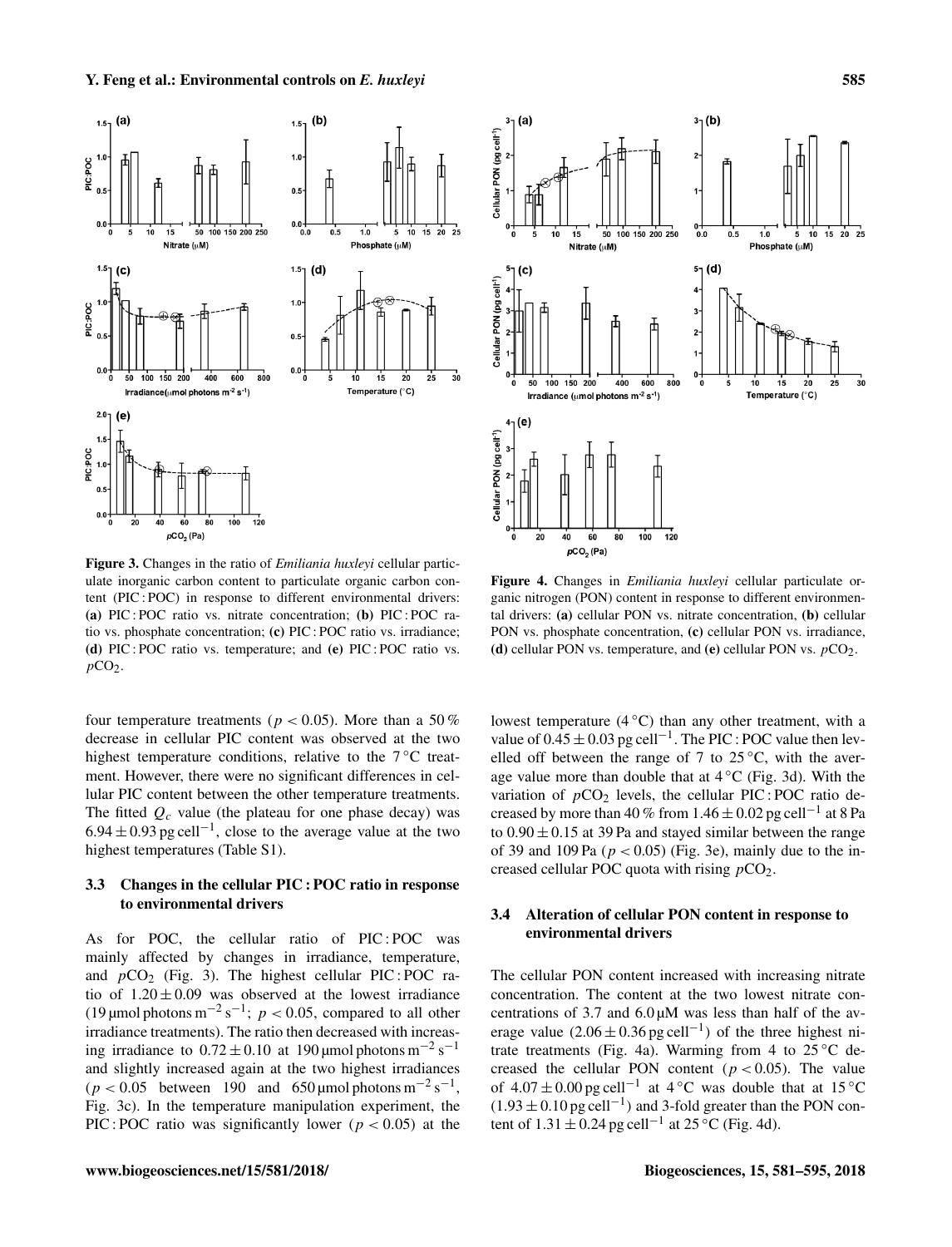| Environmental                   | Treatment      | N : P            | C: N             | C: P               |
|---------------------------------|----------------|------------------|------------------|--------------------|
| driver                          |                | (mol:mol)        | (mol:mol)        | (mol:mol)          |
| Nitrate $(\mu M)$               | 3.7            | $9.09 \pm 2.48$  | $15.90 \pm 4.09$ | $137.69 \pm 8.27$  |
|                                 | 6              | $9.07 \pm 1.55$  | $13.16 \pm 1.13$ | $118.45 \pm 10.06$ |
|                                 | 12             | $15.90 \pm 1.38$ | $9.00 \pm 0.07$  | $143.08 \pm 11.28$ |
|                                 | 48             | $14.46 \pm 1.39$ | $7.01 \pm 0.64$  | $107.76 \pm 11.93$ |
|                                 | 96             | $16.16 \pm 3.45$ | $6.56 \pm 1.07$  | $103.56 \pm 6.54$  |
|                                 | 200            | $14.31 \pm 0.40$ | $7.32 \pm 0.47$  | $104.82 \pm 8.34$  |
| Phosphate $(\mu M)$             | 0.4            | $41.57 \pm 4.14$ | $6.32 \pm 0.42$  | $261.67 \pm 17.30$ |
|                                 | $\overline{2}$ | $21.47 \pm 0.28$ | $9.27 \pm 5.08$  | $137.57 \pm 11.31$ |
|                                 | 6              | $14.17 \pm 3.59$ | $6.16 \pm 1.24$  | $85.00 \pm 4.51$   |
|                                 | 10             | $17.06 \pm 2.06$ | $5.24 \pm 0.06$  | $89.28 \pm 9.80$   |
|                                 | 20             | $13.99 \pm 0.89$ | $5.22 \pm 0.08$  | $73.04 \pm 3.48$   |
| Irradiance                      | 14             | $22.03 \pm 7.27$ | $4.26 \pm 0.29$  | $73.82 \pm 6.48$   |
| (µmol photons $m^{-2} s^{-1}$ ) | 40             | $14.27*$         | $4.38*$          | $62.50*$           |
|                                 | 80             | $16.03 \pm 2.90$ | $5.24 \pm 0.69$  | $83.96 \pm 17.05$  |
|                                 | 190            | $18.71 \pm 1.74$ | $5.99 \pm 0.23$  | $112.39 \pm 14.60$ |
|                                 | 350            | $17.15 \pm 0.83$ | $6.47 \pm 0.54$  | $110.63 \pm 3.98$  |
|                                 | 650            | $16.11 \pm 1.77$ | $5.70 \pm 0.31$  | $91.49 \pm 6.66$   |
| Temperature $(^{\circ}C)$       | $\overline{4}$ | $8.92 \pm 1.29$  | $8.67 \pm 2.64$  | $71.34 \pm 27.92$  |
|                                 | 7              | $10.46 \pm 2.05$ | $7.60 \pm 1.32$  | $78.70 \pm 14.78$  |
|                                 | 11             | $13.58 \pm 1.91$ | $6.21 \pm 0.32$  | $86.56 \pm 11.92$  |
|                                 | 15             | $14.12 \pm 0.66$ | $6.70 \pm 0.31$  | $94.47 \pm 3.84$   |
|                                 | 20             | $15.53 \pm 1.06$ | $5.98 \pm 0.15$  | $92.88 \pm 6.33$   |
|                                 | 25             | $13.67 \pm 2.99$ | $7.08 \pm 1.39$  | $93.96 \pm 4.87$   |
| $pCO2$ (Pa)                     | $\,8\,$        | $19.39 \pm 2.41$ | $6.81 \pm 1.09$  | $122.61 \pm 9.97$  |
|                                 | 15             | $24.01 \pm 6.80$ | $5.80 \pm 0.71$  | $137.50 \pm 33.51$ |
|                                 | 39             | $16.96 \pm 3.62$ | $7.41 \pm 0.06$  | $155.64 \pm 31.42$ |
|                                 | 58             | $17.89 \pm 0.80$ | $6.55 \pm 1.16$  | $116.67 \pm 16.15$ |
|                                 | 74             | $18.22 \pm 2.45$ | $6.42 \pm 0.43$  | $116.93 \pm 17.60$ |
|                                 | 109            | $13.56 \pm 2.78$ | $7.41 \pm 1.20$  | $99.25 \pm 17.70$  |

Table 2. Elemental molar ratios of N : P, C : N and C : P of *Emiliania huxleyi* from the five single-factorial manipulation experiments. The errors are standard deviations around the mean  $(n = 3)$ . The values in bold are significantly different compared to other treatments.

<sup>∗</sup> Sample loss during analysis resulted in only single values at this irradiance.

# 3.5 Changes in cellular POP content in response to environmental drivers

The cellular POP content of *E. huxleyi* was significantly altered by nitrate, phosphate, temperature, and  $pCO<sub>2</sub>$ . POP content was slightly less at the three low-nitrate concentrations  $(3.7, 6.0, \text{ and } 12 \mu\text{M})$ , compared to those at 96 and 200  $\mu$ M ( $p < 0.05$ ; Fig. 5a). Cellular POP content significantly increased with rising phosphate concentration (Fig. 5b), with the highest POP content observed at 20 µM phosphate. As observed for cellular POC and cellular PON contents, warming greatly decreased the cellular POP content (Fig. 5d), with a reduction of 65 % from  $1.08 \pm 0.14$  pg cell<sup>-1</sup> at  $4 °C$  to  $0.38 \pm 0.04$  pg cell<sup>-1</sup> at 11 °C, but then only a further decrease of  $\sim$  0.1 pg cell<sup>-1</sup> from 15 to 25 °C. Significant differences in POP content were detected between the two lowest temperature treatments compared to all others. Conversely, with rising  $pCO<sub>2</sub>$  level there was a trend of increased cellular POP content (Fig. 5e), which almost doubled from  $0.20 \pm 0.04$  pg cell<sup>-1</sup> at 8 Pa to  $0.38 \pm 0.02$  pg cell<sup>-1</sup> at 109 Pa ( $p < 0.05$ ).

# 3.6 Alteration of cellular  $C$  to Chl  $a$  ratio in response to environmental drivers

Alteration of all the five environmental drivers greatly affected the cellular ratio of POC to Chl  $a$  content (C: Chl  $a$ , g : g)  $(p < 0.05)$  (Fig. 6). C : Chl a decreased exponentially with increased nitrate concentration up to  $50 \mu M$ , but stabilized between 50 and 200 µM (Fig. 6a). The highest ratio of  $422.36 \pm 74.28$  was observed at the lowest nitrate concentration of  $3.7 \mu M$ , significantly higher than all other treatments ( $p < 0.05$ ). The ratio then decreased by 87 % at 200 µM. An increase in phosphate concentration, however, only slightly decreased the  $C$ : Chl  $a$  ratio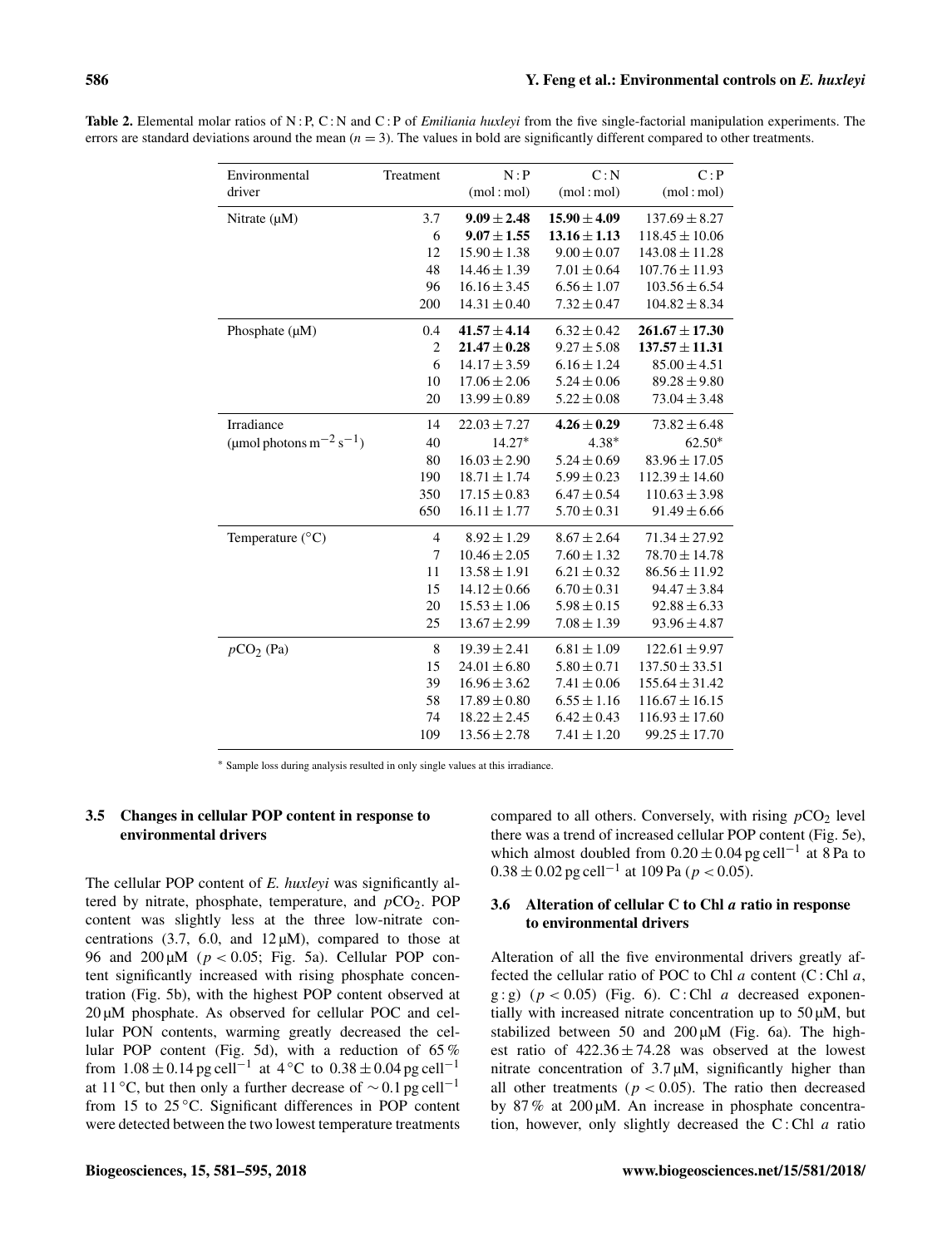

Figure 5. Changes in *Emiliania huxleyi* cellular particulate organic phosphorus (POP) content in response to different environmental drivers: (a) cellular POP vs. nitrate concentration, (b) cellular POP vs. phosphate concentration, (c) cellular POP vs. irradiance, (d) cellular POP vs. temperature, and (e) cellular POP vs.  $pCO<sub>2</sub>$ .

(Fig. 6b). Compared to the ratios at the two lowest concentrations, a significant decrease ( $p < 0.05$ ) at 6.0 and 20 µM was observed (by ∼ 20 % each). Increased irradiance increased the  $C$ : Chl  $a$  ratio linearly, with more than a doubling at  $650 \mu$  mol photons m<sup>-2</sup> s<sup>-1</sup> compared to the ratio of  $47.45 \pm 12.58$  at 14 µmol photons m<sup>-2</sup> s<sup>-1</sup> (Fig. 6c). The  $C:$  Chl  $a$  ratio dramatically decreased with warming, especially between 4 and  $7^{\circ}$ C (Fig. 6d). The ratio of 131.26  $\pm$  42.96 observed at 4 °C was significantly higher than all the other temperatures ( $p < 0.05$ ). Significantly lower C : Chl *a* ratios were observed at the two lowest  $pCO<sub>2</sub>$ levels of 8 and 15 Pa compared with the other treatments  $(p < 0.05$ , Fig. 6e), with the ratio increasing by 42 % from low to high  $pCO<sub>2</sub>$ .

# 3.7 Shifts in cellular elemental molar ratios in response to environmental drivers

The PON to POP (N : P) ratio was significantly lower ( $p <$ 0.05) at the two lowest nitrate treatments compared to the others (Table 2). In contrast, the POC to PON  $(C:N)$  ratio was significantly higher ( $p < 0.05$ ) at the two lowest nitrate concentrations. There was no significant difference in C : N ratios across the other four nitrate treatments ( $p > 0.05$ ).



Figure 6. Changes in the ratio of *Emiliania huxleyi* cellular particulate organic carbon content to chlorophyll  $a$  content (C : Chl  $a$ ) in response to different environmental drivers: (a)  $C$ : Chl  $a$  ratio vs. nitrate concentration, (b) C: Chl  $a$  ratio vs. phosphate concentration, (c) C : Chl a ratio vs. irradiance, (d) C : Chl a ratio vs. temperature, and (e) C : Chl a ratio vs.  $pCO<sub>2</sub>$ . Error bars represent standard deviations ( $n = 3$ ).

Changes in nitrate concentration did not significantly affect the POC to POP  $(C : P)$  ratio.

The N : P ratio of *E. huxleyi* increased at low phosphate concentrations  $(0.4 \text{ and } 2 \mu\text{M})$ , with highest value in the 0.4  $\mu$ M phosphate treatment ( $p < 0.05$ ). There was a significant increase in the C : P ratio ( $p < 0.05$ ) at the two lowest phosphate concentrations compared to the others. The highest C : P ratio, recorded at the lowest phosphate concentration  $(0.4 \mu M)$ , was almost double the value at  $2 \mu M$  and more than 3 times the average ratio of the other treatments (Table 2). In contrast, there were no significant differences in the calculated C : N ratio across the phosphate treatments ( $p > 0.05$ ).

Decreased C: N ratios were observed for low irradiances: the value at 14 µmol photons  $m^{-2} s^{-1}$  being significantly lower than the three highest irradiances ( $p < 0.05$ ). Similarly, a decreased C : P ratio was found at low irradiance, with a significantly lower value at 14 µmol photons  $m^{-2} s^{-1}$  compared to the three highest irradiances. Warming significantly increased the N : P ratio from 4 to  $20^{\circ}$ C (Table 2).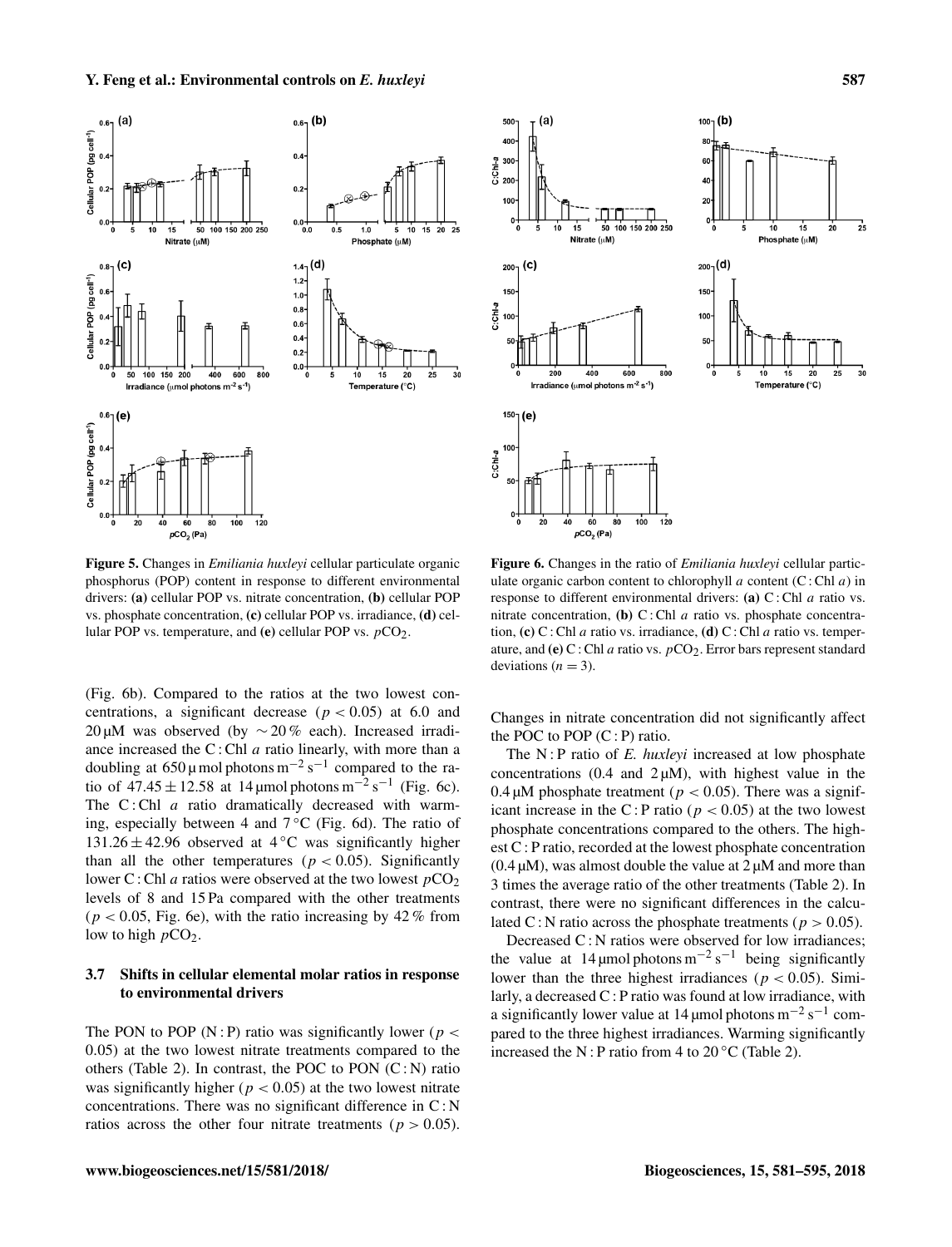Table 3. Comparison of cellular particulate organic carbon (POC) contents, particulate inorganic carbon (PIC) contents, PIC : POC ratios, particulate organic nitrogen (PON) contents, and particulate organic phosphorus (POP) contents of *Emiliania huxleyi* between projected (year 2100) and present-day Chatham Rise conditions, with rankings of the importance of the environmental drivers which caused significant effects on each physiological parameter. The numbers of the ranking scheme represent the gradient of the most (1) to least (4) important effects. Effect "+" represents an increase and "−" represents a decrease in the elemental composition/ratio in the future, respectively.

| Physiological<br>parameter                         | Environmental<br>driver | Fitted values at<br>different conditions of<br>environmental drivers <sup>a</sup> |        | Future vs. present day<br>comparisons |                    |                |
|----------------------------------------------------|-------------------------|-----------------------------------------------------------------------------------|--------|---------------------------------------|--------------------|----------------|
|                                                    |                         | Present<br>day                                                                    | Future | Change<br>$(\%)^{\mathsf{b}}$         | Effects<br>$(+/-)$ | Ranking        |
| Cellular POC                                       | Temperature             | 10.798                                                                            | 9.713  | 10.0                                  |                    | 1 <sup>c</sup> |
| content                                            | CO <sub>2</sub>         | 14.632                                                                            | 15.436 | 5.5                                   | $^{+}$             | 2              |
| $(\text{pg cell}^{-1})$                            | Irradiance              | 14.774                                                                            | 14.827 | 0.3                                   | $^{+}$             | 3              |
|                                                    | Nitrate                 |                                                                                   |        |                                       |                    | n.s.           |
|                                                    | Phosphate               |                                                                                   |        |                                       |                    | n.s.           |
| Cellular PIC                                       | Temperature             | 10.206                                                                            | 8.753  | 14.2                                  |                    | 1              |
| content                                            | Nitrate                 |                                                                                   |        |                                       |                    | n.s.           |
| $(\text{pg cell}^{-1})$                            | Phosphate               |                                                                                   |        |                                       |                    | n.s.           |
|                                                    | <b>Irradiance</b>       |                                                                                   |        |                                       |                    | n.s.           |
|                                                    | CO <sub>2</sub>         |                                                                                   |        |                                       |                    | n.s.           |
| PIC: POC                                           | CO <sub>2</sub>         | 0.868                                                                             | 0.821  | 5.4                                   |                    | 1              |
|                                                    | Temperature             | 1.017                                                                             | 1.042  | 2.4                                   | $^{+}$             | 2              |
|                                                    | <b>Irradiance</b>       | 0.777                                                                             | 0.780  | 0.3                                   | $^{+}$             | 3              |
|                                                    | Nitrate                 |                                                                                   |        |                                       |                    | n.s.           |
|                                                    | Phosphate               |                                                                                   |        |                                       |                    | n.s.           |
| <b>Cellular PON</b>                                | Nitrate                 | 1.380                                                                             | 1.162  | 15.8                                  |                    | 1              |
| content                                            | Temperature             | 2.013                                                                             | 1.819  | 9.6                                   |                    | $\mathbf{2}$   |
| $(\text{pg cell}^{-1})$                            | Phosphate               |                                                                                   |        |                                       |                    | n.s.           |
|                                                    | Irradiance              |                                                                                   |        |                                       |                    | n.s.           |
|                                                    | CO <sub>2</sub>         |                                                                                   |        |                                       |                    | n.s.           |
| Cellular POP<br>content<br>$(\text{pg cell}^{-1})$ | Phosphate               | 0.106                                                                             | 0.078  | 25.9                                  |                    | 1              |
|                                                    | Temperature             | 0.304                                                                             | 0.269  | 11.6                                  |                    | $\mathbf{2}$   |
|                                                    | CO <sub>2</sub>         | 0.312                                                                             | 0.342  | 9.6                                   | $^{+}$             | 3              |
|                                                    | Nitrate                 | 0.249                                                                             | 0.227  | 8.9                                   |                    | 4              |
|                                                    | Irradiance              |                                                                                   |        |                                       |                    | n.s.           |

<sup>a</sup> The fitted values for "present day" and "future" were extracted from the fitted dose–response curves (Figs. 1–5) at the stock culture growing conditions, average present-day conditions in the Chatham Rise area, and the predicted future<br>conditions (2100) of Chatham Rise, respectively. <sup>b</sup> The percentage changes were calculated as the changes each environmental driver under the future predicted condition relative to that under the present-day condition.<br><sup>c</sup> Numbers in bold indicate statistically significant difference between the range of present-day and future

(nitrate treatments: 6.0 and 12.0 μM; phosphate treatments: 0.4 and 2 μM; irradiance treatments: 80 and<br>190 μmol photons m<sup>-2</sup> s<sup>-1</sup>; temperature treatments: 11, 15 and 20 °C) based on the one-way ANOVA. "n.s." indicates

non-significant difference (one-way ANOVA) among all the treatments used for the fitting.

# 3.8 Ranking the importance of environmental drivers in altering *Emiliania huxleyi* elemental composition

Ranking the response of the Southern Ocean *E. huxleyi* isolated to projected future changes in oceanic properties revealed differential responses between drivers and processes (Table 3, Fig. 7). Cellular POC and cellular PIC : POC ratio were both significantly influenced by  $CO<sub>2</sub>$  and temperature, with temperature affecting cellular POC content the most, while  $CO<sub>2</sub>$  was the most important factor regulating PIC : POC. However, only one driver (temperature) significantly regulated cellular PIC, with a  $4^{\circ}$ C warming causing a 14.2 % decrease. The cellular PON content was significantly affected by future nitrate concentration and temperature, with nitrate ranking the most important. Four (phosphate, temperature,  $CO<sub>2</sub>$ , and nitrate) out the five environmental drivers, under end-of-the-century conditions, significantly affected cellular POP content, with future phosphate concentration playing the most important role. The rankings associated with statistically non-significant differences among the treat-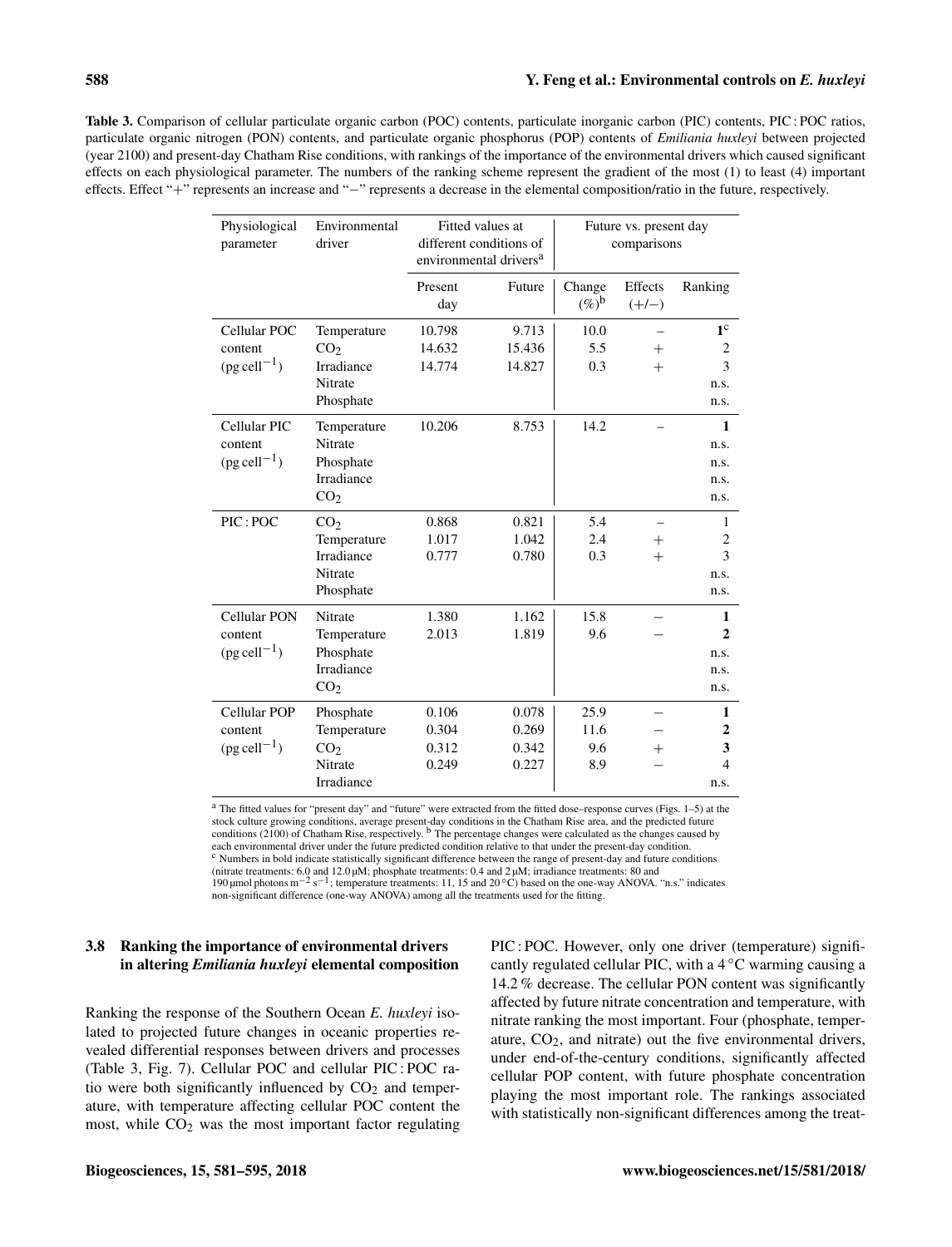

Figure 7. Conceptual figure of the specific effects of each the five environmental drivers, under the projected future conditions (year 2100), on the elemental composition of *Emiliania huxleyi*. Q represents the cellular quota of each element of *Emiliania huxleyi*. The box denotes the *E. huxleyi* cell. Solid blue arrows indicate positive effects of the future environmental changes, and dashed red arrows indicate negative effects of the future environmental changes. Arrows in bold indicate the environmental drivers that play the most important role regulating the connected physiological metrics under the predicted environmental conditions for the year 2100.

ment intervals, as marked in Table 3 and Fig. 7, need to be considered with caution (see Feng et al., 2017).

#### 4 Discussion

This is the first detailed study of the individual effect of five environmental drivers (nitrate concentration, phosphate concentration, irradiance, temperature, and  $pCO<sub>2</sub>$ ) on the cellular elemental composition of the coccolithophore *E. huxleyi*. Moreover, it is the first to rank the importance of the predicted changes in these environmental drivers on *E. huxleyi* elemental stoichiometry for the year 2100 relative to the present-day conditions. Relating changes in elemental composition is an important addition to the responses of growth, photosynthesis, and calcification rates (Feng et al., 2017), providing insights into the biogeochemical consequences of the physiological effects induced by change in the five essential environmental drivers.

#### 4.1 Effects of nutrient concentration on the elemental stoichiometry of *Emiliania huxleyi*

The PON and POP cell quotas of *E. huxleyi* in the present study were mainly controlled by nitrate and phosphate concentrations, respectively, as phytoplankton relies on seawater nutrient availability as the external elemental source (Hecky et al., 1993; Price, 2005; Sakshaug and Holmhansen, 1977). Nitrate concentration plays an important role in regulating the growth, photosynthetic, and calcification rates of *E. huxleyi* (Feng et al., 2017); however, the three lowest nitrate concentrations only resulted in slightly decreased cellular POP contents and had no significant effect on cellular POC or PIC content. This indicates that the regulation of the nitrate concentration on the POC and PIC productivity in our study was mainly a consequence of decreased growth rate of the cells under nitrate limitation, as shown by Feng et al. (2017). This finding is in contrast to Paasche (1998), who observed higher *E. huxleyi* cellular PIC : POC ratios under nitrate limitation as a result of decreased cellular POC and increased coccolith abundance per cell in *E. huxleyi* strain BOF 92 isolated from the North Atlantic. Higher PIC : POC ratios under nitrate limitation was alternatively attributed to increased calcite mass per lith of *E. huxleyi* strain CCMP 378 isolated from the Gulf of Maine (Fritz, 1999). In addition, phosphate concentration did not significantly affect *E. huxleyi* cellular carbon content nor the PIC : POC ratio of cells in the present study. However, Paasche (1998) observed greatly increased PIC content of *E. huxleyi* (strain BOF 92) under phosphate-limiting conditions, and Riegman et al. (2000) observed that a greater increase PIC quotas under phosphate limitation than nitrate limitation for *E. huxleyi* (strain L).

These discrepancies between studies in the nitrate or phosphate effects on cellular PIC : POC ratio are mainly due to the different nutrient concentrations in the culturing media. Paasche (1998) observed an increase in *E. huxleyi* PIC cell quota under the stationary phase of batch incubation, i.e. when cell division ceased as nitrate dropped to  $\leq 0.2 \mu M$ and phosphate dropped to  $\leq 0.03 \mu M$ . This supports the findings of both Riegman et al. (2000) and Fritz (1999), who conducted continuous incubations with high cell densities of *E. huxleyi*. These studies observed an increased cellular PIC content when phosphate concentration fell below 0.4 nM (Riegman et al., 2000) or nitrate concentration was below the detection limit (Fritz, 1999). However, the present study used a semi-continuous incubation method with higher and relatively steady nutrient concentrations (with lowest nitrate and phosphate concentrations of 3.6 and 0.4 µM, respectively) and the cells were grown and sampled at a healthy exponential growth phase. Similarly, Müller et al. (2008) only found higher *E. huxleyi* (strain CCMP371) cellular calcite content during the stationary but not the exponential growth phase under both nitrate and phosphate limitation, due to the different cell cycle phases during which the calcification and cell division occurred. The authors explained that calcification continued during the G1 phase of cell assimilation when cell division was restricted under nutrient limitation, and thus the cellular PIC content was increased (Müller et al., 2008). Further studies at extremely low nutrient concentrations  $(< 0.1 \mu M$ ) in a steady-state growth phase are still needed to understand the potential connection between carbon production and extreme nutrient limitation, given reports of areal expansion of oligotrophic waters in the world oceans with global climate change (Polovina et al., 2008).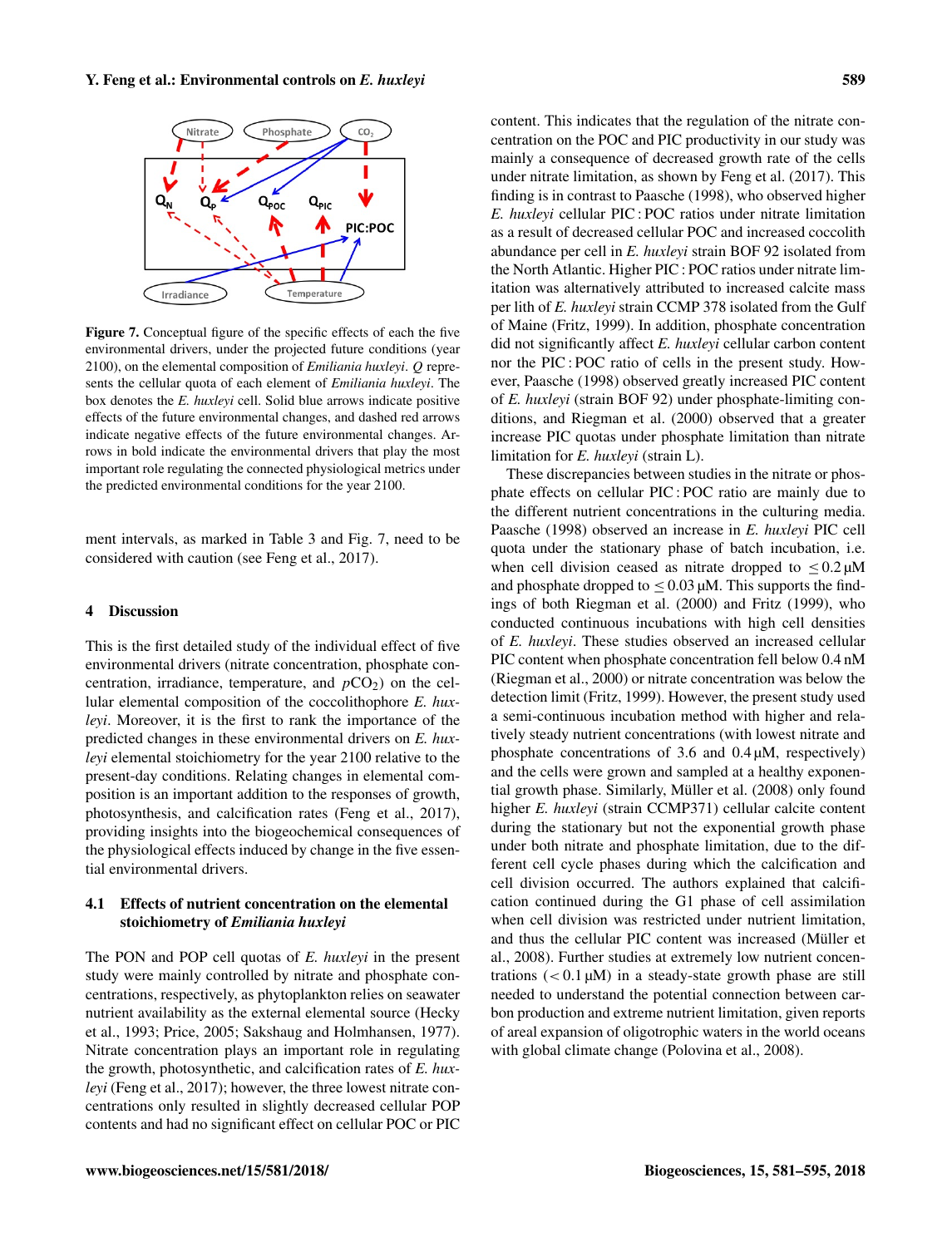# 4.2 Irradiance effects on the elemental stoichiometry of *Emiliania huxleyi*

In the present study, irradiance was the main environmental factor affecting cellular POC content which in turn altered the PIC : POC ratio. The increased PIC : POC cellular ratio at low irradiance indicates that calcification is less dependent on irradiance than organic carbon fixation, as discussed in Feng et al. (2017). Although both processes require light as an energy source, calcification requires less energy (Anning et al., 1996) than photosynthesis (Paasche, 1965; Balch et al., 1992). Therefore, the calcification rate is generally saturated at lower irradiance levels than photosynthesis (Paasche, 1964; Zondervan, 2007). Feng et al. (2017) reported greatly reduced photosynthetic rates under the two lowest irradiance levels, while observing that this trend was less significant for the calcification rate. Hence, limiting irradiance will lead to less POC content in the cells compared to the cellular PIC quota, and thus a higher cellular PIC : POC ratio would be expected at low irradiance when growth and photosynthesis are light-limited (Raven and Crawfurd, 2012), as confirmed by the response of calcification : photosynthesis in Feng et al. (2017).

Increasing irradiance also elevated the  $C$ : Chl  $a$  ratio linearly in the present study, due to the increase in POC quota and a decrease in Chl a quota, as also reported for diatoms and dinoflagellates (Geider, 1987). The reduced cellular pigment quota under high irradiance helps to reduce the energy required for light harvesting in phytoplankton cells, which is a strategy to balance the energy demands for growth and POC production with photon harvesting (Kiefer, 1993). In addition, the present study revealed that the  $C: N$  and  $C: P$ ratios of *E. huxleyi* both increased at high light levels, as a consequence of increased cellular POC content driven by increased irradiance but no significant change in cellular PON or POP quota, further suggesting that organic carbon content is more light dependent than the accumulation of cellular N or P (Geider et al., 1998).

# 4.3 Temperature effects on the elemental stoichiometry of *Emiliania huxleyi*

Temperature is important in regulating dissolved chemical diffusion and transport, non-enzymatic and enzymatic reactions, and the metabolic rates of phytoplankton (Raven and Geider, 1988). In our accompanying study, the growth, photosynthetic, and calcification rates all increased with rising temperature until the optimal temperature was reached at 25, 24, and  $20^{\circ}$ C respectively (Feng et al., 2017), which were all higher than the stock culture growth temperature or the temperature at the isolation site of *E. huxleyi* strain NIWA 1108. In the present study, the cellular POC, PON, and POP content all reduced significantly as temperature increased. It has been proposed that reduced cell size is a universal strategy in response to increasing temperature for both terrestrial and aquatic organisms (Gardner et al., 2011), following a hypothesis suggested by Atkinson et al. (2003). A study on the coccolithophores *E. huxleyi* (strain EH2) and *Gephyrocapsa oceanic* (strain GO1) observed decreased cell size and thinner coccospheres upon raising temperature from 10 to 25 °C, which was attributed to the relatively suppressed cell division at low temperature (Sorrosa et al., 2005). This decrease in cell volume (Fig. S1 in the Supplement) could be the main cause of reduced cellular elemental components in the present study. Previous studies also reported that warming resulted in reduced cell volume of *E. huxleyi* (strain AC481: De Bodt et al., 2010; strain L: van Rijssel and Gieskes, 2002), and decreased cellular POC and PIC quotas of coccolithophore *Coccolithus pelagicus* when the temperature was raised from 10 to 15 ◦C (Gerecht et al., 2014). Similarly, warming significantly decreased the cellular elemental contents to their lowest levels measured in the present study over the range from 4 to  $25^{\circ}$ C, with a decrease in cell size at higher temperatures (Fig. S1), as growth rate increased (Feng) et al., 2017).

However, contrary to the observed changes in POC, PON, and POP cell quota, the cellular PIC content of *E. huxleyi* only decreased when temperature was higher than  $11\,^{\circ}\text{C}$  in the present study, due to the strongly reduced calcification and malformation at low temperatures of 4 and  $7^{\circ}$ C (Feng et al., 2017). The reduced cell division rate (i.e. enlarged cell volume, Fig. S1) offset the reduced calcification rate at lower temperatures, and so there was no significant difference in PIC cell quota at temperatures below 11 ◦C. Consequently, the cellular PIC : POC ratio was lower at 4 and 7 ◦C, consistent with the trend observed for the calcification : photosynthesis ratio (Feng et al., 2017), indicating suppression of PIC formation relative to POC production at low temperature (Watabe and Wilbur, 1966). The PIC : POC ratio then decreased with warming from 11 to  $15\,^{\circ}\text{C}$  and remained relatively steady afterwards, mainly due to the lower optimal temperature for calcification (20 $\degree$ C) compared to photosynthesis (24  $\degree$ C) as suggested in Feng et al. (2017).

Furthermore, warming from 4 to  $20^{\circ}$ C significantly increased the *E. huxleyi* cellular N : P ratio in the present study, in agreement with the recent model study on a natural phytoplankton community (Toseland et al., 2013). Toseland et al. (2013) found that with increasing temperature the rate of cellular protein synthesis in phytoplankton was higher, but with a lower number of phosphorus-rich ribosomes, thereby increasing the cellular  $N$ : P ratio. In the present study, the cellular N : P ratio of *E. huxleyi* at 20 ◦C increased by 74 % from that at  $4^\circ$ C, in spite of both cellular PON and cellular POP decreasing with warming. Although this study presents results for a single strain of *E. huxleyi*, if the temperature dependency of cellular resource allocation is a universal trend for all the *E. huxleyi* genotypes, we can speculate that the diverse *E. huxleyi* strains growing in different temperature regions might have different requirements for nitrogen vs. phosphorus, and that the growth of *E. huxleyi* strains in the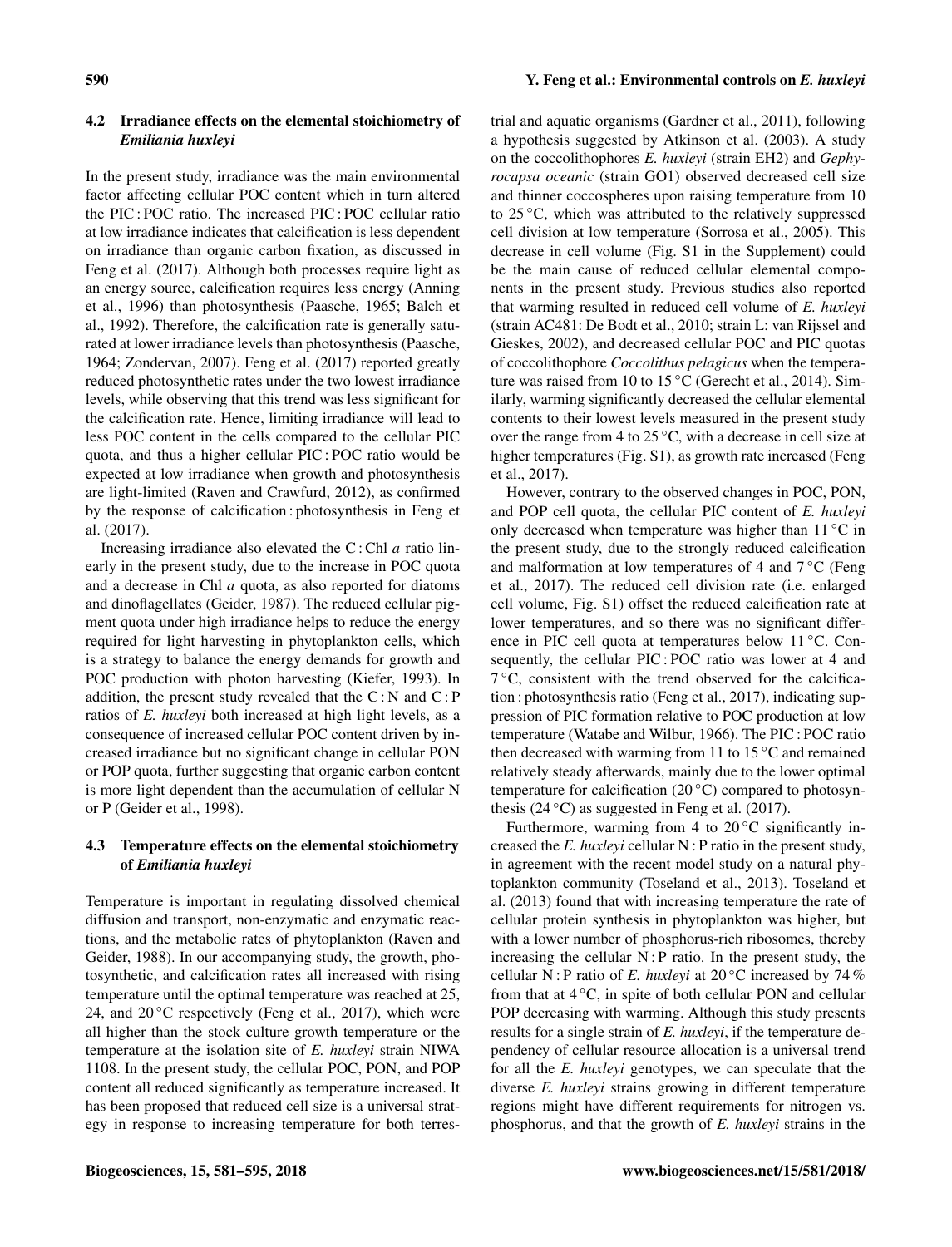temperate to tropical regions might be more readily limited by nitrate than sub-polar strains. Similarly, Toseland et al. (2013) suggested that future warming might accentuate nitrate limitation in the oceans.

#### 4.4 Effects of  $CO<sub>2</sub>$  on the elemental stoichiometry of *Emiliania huxleyi*

The photosynthesis of *E. huxleyi* was saturated at a higher  $pCO<sub>2</sub>$  than that for growth rate (Feng et al., 2017). In the present study,  $CO<sub>2</sub>$  plays the most important role in regulating the cellular PIC : POC ratio. The PIC : POC ratio was significantly higher at the lowest  $pCO<sub>2</sub>$  level, as a consequence of the lower cellular POC and higher cellular PIC at 8 Pa. In general, cell growth of *E. huxleyi* is less limited by low  $CO<sub>2</sub>$  concentrations than in other phytoplankton groups (Clark and Flynn, 2000; Paasche et al., 1996; Riebesell et al., 2000; Rost et al., 2003). Moreover, recent studies suggest that *E. huxleyi* operates an active carbon concentrating mechanism (CCM) to utilize  $HCO_3^-$  through the enzyme carbonic anhydrase (CA; Reinfelder, 2011), and may have high affinity for  $CO<sub>2</sub>$  in photosynthesis (Stojkovic et al., 2013). However, the efficiency of CCMs in *E. huxleyi* (strain B92/11) is considered to be low as a consequence of the leakage of CO<sup>2</sup> from the cell (Rost et al., 2006), and so coccolithophore photosynthesis is more dependent than cell growth on  $CO<sub>2</sub>$ concentration (Rost and Riebesell, 2004). This discrepancy between growth and organic carbon fixation can lead to a decrease in cellular POC at low  $pCO_2$ . This difference in  $CO_2$ requirements between the two processes may also have resulted in the lower cellular POP content at 8 Pa compared to other  $pCO<sub>2</sub>$  treatments.

The increasing trend observed for cellular POC and POP was not apparent for cellular PIC quota, as calcification rates significantly decreased with increasing  $pCO<sub>2</sub>$  level  $> 40$  Pa (Feng et al., 2017). Hence the cellular PIC : POC ratio was significantly higher at the two lowest  $pCO<sub>2</sub>$  levels, consistent with previous findings for  $CO<sub>2</sub>$  manipulations at saturating irradiances on *E. huxleyi* (strain PML B92/11A; Zondervan et al., 2002, 2001). No further significant change in cellular carbon content or PIC : POC ratio occurred at higher  $pCO<sub>2</sub>$ , in contrast to the linear decrease in the calcification : photosynthesis ratio with rising  $pCO<sub>2</sub>$  (Feng et al., 2017). This difference is noteworthy as both cellular PIC : POC and calcification : photosynthesis ratios are commonly used to examine the relative change of PIC and POC production in coccolithophores (Raven and Crawfurd, 2012). These changes have biogeochemical implications for the marine rain ratio in the carbon cycle (Klaas and Archer, 2002; Rost and Riebesell, 2004), which is the export ratio of calcite to organic carbon into the deep ocean. The  $^{14}$ C-labelling technique used in this study (see Feng et al., 2017) to measure carbon fixation (photosynthesis and calcification) rates was conducted during the light period; thus the measured rate is an indicator of net carbon fixation that does not account for the energy-consuming respiratory process or  $CO<sub>2</sub>$ leakage out of the cells (Bach et al., 2015, 2013; Rost et al., 2006). Conversely, the cellular carbon content indicates the gross accumulated carbon in the cells over longer period of growth (Engel et al., 2010; Fabry and Balch, 2010). The most compelling reason for the relatively higher PIC : POC ratio (∼ 1.5) than calcification : photosynthesis ratio (∼ 1.0) in the lowest  $pCO_2$  treatment (8 Pa, 79 ppm) in our study may then be attributed to diffusive  $CO<sub>2</sub>$  loss limiting inorganic carbon active uptake from the substrate (Bach et al., 2013), resulting in less POC fixation into the cells relative to the PIC fixation by the calcification process.

The C: Chl *a* ratio of *E. huxleyi* was lowest at  $pCO<sub>2</sub>$  of 8 Pa across all the  $pCO<sub>2</sub>$  treatments in the present study, mainly due to the decreased cellular POC at low  $pCO<sub>2</sub>$ , rather than any change in cellular Chl a content. However, increasing  $pCO_2$  did not have significant effects on the C:N, N : P or C : P ratios in the present study. This is in accordance with a recent study on *E. huxleyi* (strain PML B92/11A), which also exhibited constant C: N: P ratios across a  $pCO<sub>2</sub>$ range of 18 to 75 Pa for cultures at steady growth phase under phosphate-limited continuous incubation (Engel et al., 2014).

#### 4.5 Biogeochemical implications and future directions

The comparisons between present-day conditions and those projected for year 2100 for the Chatham Rise area are summarized in the conceptual figure (Fig. 7). These results indicate that the 2 ◦C warming will decrease both POC and PIC cellular quotas of *E. huxleyi*, but may slightly increase the  $\text{PIC}: \text{POC}$  ratio. Rising  $p \text{CO}_2$  alone will result in decreased cellular PIC : POC ratio. Although the 33 % decrease in nitrate concentration is the major factor controlling the growth, photosynthetic, and calcification rates (Feng et al., 2017), change in nitrate concentration did not significantly affect the elemental stoichiometry except for the cellular PON contents of *E. huxleyi*. In addition, increasing temperature may increase the cellular N : P ratio, while rising  $pCO<sub>2</sub>$  will decrease the N : P and C : P ratios. These results provide a more detailed perspective that can improve our knowledge on how the model coccolithophore species, *E. huxleyi*, may respond to future environmental changes. For example, our results suggest that rising  $pCO<sub>2</sub>$  in the future oceanic environment will decrease the *E. huxleyi* cellular PIC : POC ratio by 5.4 %; however, the projected warming and increase in irradiance level may offset this decreased PIC : POC by 2.4 and 0.3 %, respectively. The changes in PIC : POC have implications for the marine "rain ratio" and so alter the marine carbon cycle (Rost and Riebesell, 2004). Similarly, the cellular N : P ratio will be decreased by rising  $pCO<sub>2</sub>$ , although this trend may be cancelled out by warming. The altered  $C : N : P$  stoichiometry will in turn affect the nutrient cycle at higher trophic levels (Jones and Flynn, 2005) and marine biogeochemical cycles (Beardall and Raven, 2004).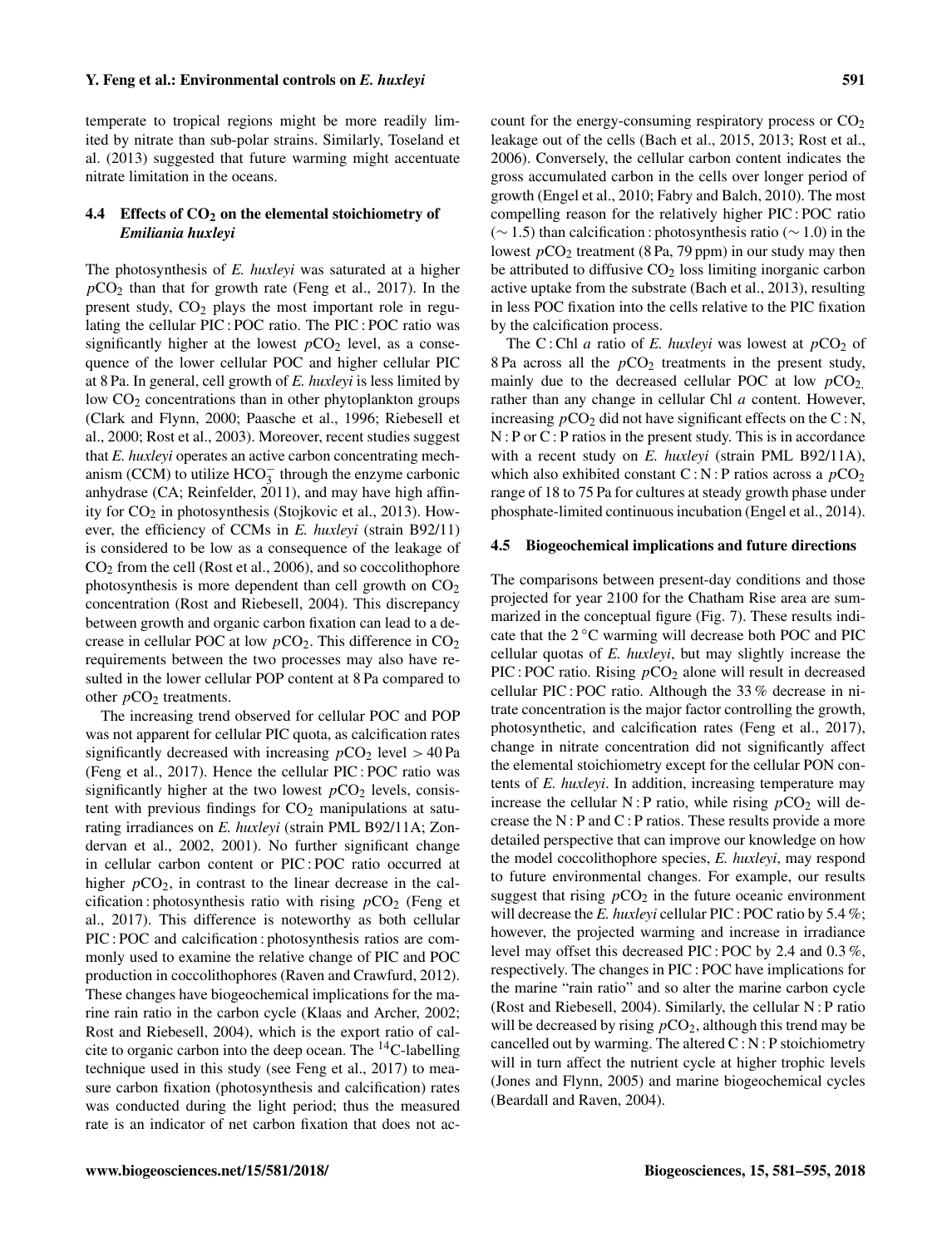It is noteworthy that the research presented here only examined the physiological response norms of *E. huxleyi* to a single environmental driver when other drivers were all kept at the stock culture growth condition (i.e. a set of singledimensional space experiments). However, these responses (such as the shape of the curves and the optimal conditions) may be different when the other background conditions are changed. For example, Sett et al. (2014) observed the dose– response curves of calcification of *E. huxleyi* PML B9/11 to  $CO<sub>2</sub>$  concentration was regulated by temperature. Therefore, in order to comprehensively understand how *E. huxleyi* physiology will respond to multiple environmental drivers and fill this knowledge gap, future research on a full environmental matrix is still necessary. These experiments will not only help to further explore the potential interactions (i.e. synergistic or agnostic effects) between environmental drivers, but also provide a better understanding of the underlying mechanisms of these interactive effects. In addition, the present study is only based on a single strain of Southern Hemisphere *E. huxleyi*. Due to the wide distribution of this species in the natural marine environment, *E. huxleyi* presents high variability in terms of genetic, morphological, and physiological characteristics (Cook et al., 2011; Read et al., 2013; Young et al., 2014). Therefore, the physiology of different *E. huxleyi* strains isolated from different geographic locations might respond differently to changing environmental drivers. For example, within the context of OA research, extensive previous studies suggest a strain specificity of *E. huxleyi* in response to changes in seawater carbonate chemistry (Langer et al., 2009; Raven and Crawfurd, 2012; Blanco-Ameijerias et al., 2016). It has also been observed that different *E. huxleyi* ecotypes/morphotypes responded differently to OA (Müller et al., 2015), which is likely a consequence of their genetic variation (Cook et al., 2011). The present study and Feng et al. (2017) demonstrate the important roles of different environmental drivers in controlling the physiology of *E. huxleyi* strain NIWA1108, and so further work is required to determine if the findings apply to other strains.

In summary, this study, in combination with Feng et al. (2017), has a number of implications for research into the response of *E. huxleyi* to ocean acidification and global climate change. In addition to seawater carbonate chemistry (Riebesell et al., 2010), it is necessary to report the experimental conditions of all the environmental drivers carefully. The predictions presented will provide useful information for biogeochemical models, such as that of Bopp et al. (2001), of how the elemental stoichiometry of *E. huxleyi* will respond to the alteration of these environmental conditions individually, in order to predict the future changes in the marine biogeochemical cycles. In addition, multiple environmental drivers tend to change simultaneously in the future global climate change scenario (Boyd and Hutchins, 2012), and so future studies should also investigate the interactions between these multiple drivers on phytoplankton physiology. The predicted future changes in marine physical properties (such as

# 592 Y. Feng et al.: Environmental controls on *E. huxleyi*

sea surface temperature (SST) and mixed layer depth) will vary from one oceanic region to another (Boyd and Doney, 2002). The dose–response curves from our study suggest that the range of alteration in environmental drivers may control the outcome of the effects of environmental perturbation on *E. huxleyi* physiology and biogeochemistry. For future multifactorial manipulation experimental designs, our results suggest that the magnitudes of change in each environmental driver need to be determined/decided cautiously and should have environmental relevance in order to make more accurate predictions, and the understanding of interactive effects of multiple environmental drivers and the underlying mechanisms should be further explored.

*Data availability.* The research data are available at [https://doi.](https://doi.pangaea.de/10.1594/PANGAEA.885410) [pangaea.de/10.1594/PANGAEA.885410](https://doi.pangaea.de/10.1594/PANGAEA.885410) (Feng et al., 2018).

# The Supplement related to this article is available online at [https://doi.org/10.5194/bg-15-581-2018-supplement.](https://doi.org/10.5194/bg-15-581-2018-supplement)

*Competing interests.* The authors declare that they have no conflict of interest.

*Acknowledgements.* We would like to thank Hoe Chang at National Institute of Water and Atmospheric Research Ltd (NIWA) Wellington for providing the stock culture of *Emiliania huxleyi* NIWA1108. We also thank Kim Currie at NIWA, Department of Chemistry, University of Otago, for helping with the DIC and alkalinity analysis and Graham Rickard for generating the future estimates of environmental variables for New Zealand waters from the CMIP5 models. This work was supported by a New Zealand Marsden grant (09-UOO-175) to Catriona L. Hurd and National Natural Science Foundation of China grants (no. 41306118 and no. 41676160) to Yuanyuan Feng.

Edited by: Koji Suzuki

Reviewed by: Lennart Bach and two anonymous referees

# References

- Anning, T., Nimer, N., Merrett, M. J., and Brownlee, C.: Costs and benefits of calcification in coccolithophorids, J. Marine Syst., 9, 45–56, https://doi.org[/10.1016/0924-7963\(96\)00015-2,](https://doi.org/10.1016/0924-7963(96)00015-2) 1996.
- Atkinson, D., Ciotti, B. J., and Montagnes, D. J. S.: Protists decrease in size linearly with temperature: ca. 2.5 % degrees C-1, P. Roy. Soc. Lond. B Bio., 270, 2605–2611, https://doi.org[/10.1098/rspb.2003.2538,](https://doi.org/10.1098/rspb.2003.2538) 2003.
- Bach, L. T., Mackinder, L. C. M., Schulz, K. G., Wheeler, G., Schroeder, D. C., Brownlee, C., and Riebesell, U.: Dissecting the impact of  $CO<sub>2</sub>$  and pH on the mechanisms of photosynthesis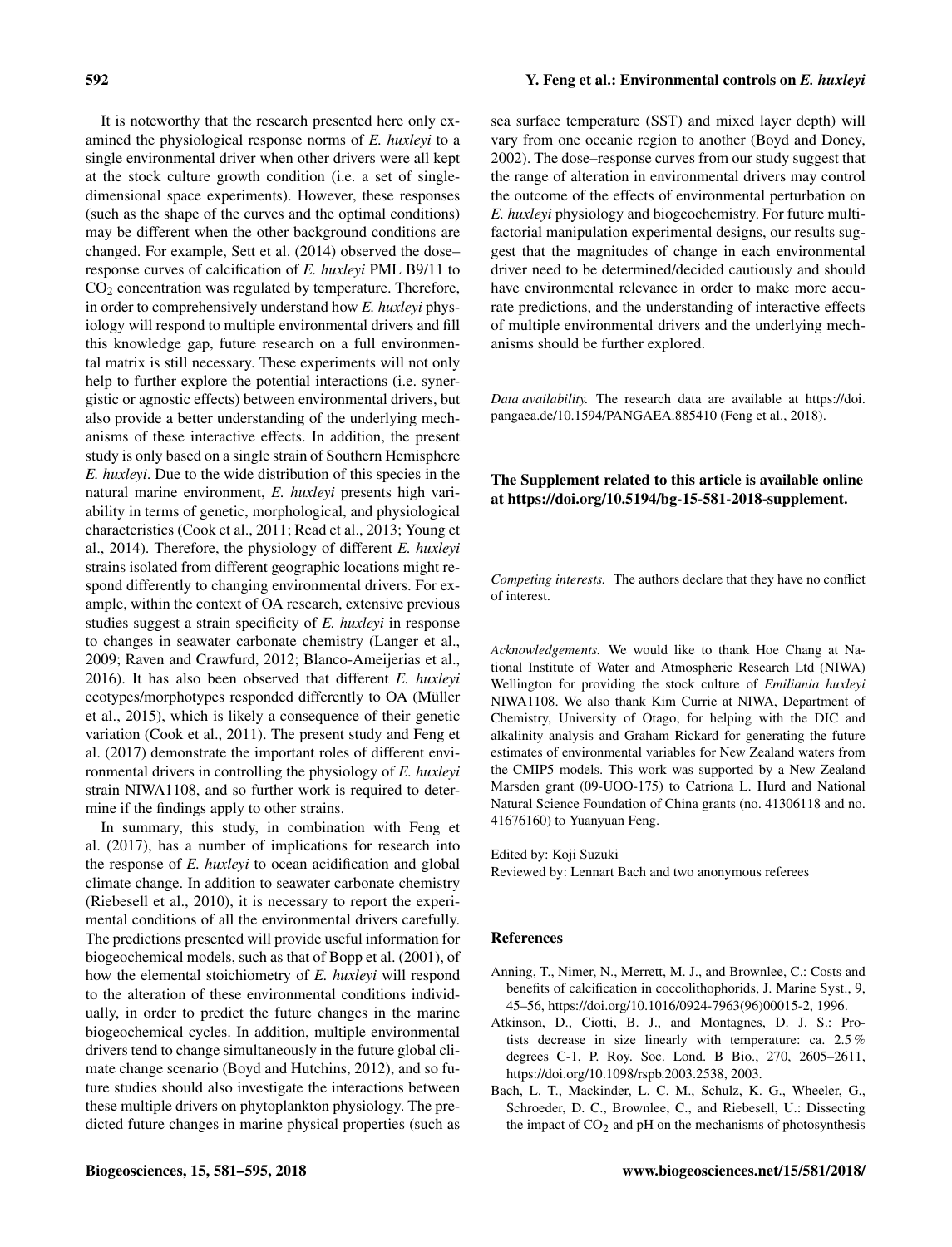- Bach, L. T., Riebesell, U., Gutowska, M. A., Federwisch, L., and Schulz, K. G.: A unifying concept of coccolithophore sensitivity to changing carbonate chemistry embedded in an ecological framework, Prog. Oceanogr., 135, 125–138, https://doi.org[/10.1016/j.pocean.2015.04.012,](https://doi.org/10.1016/j.pocean.2015.04.012) 2015.
- Balch, W. M., Holligan, P. M., Ackleson, S. G., and Voss, K. J.: Biological and optical properties of mesoscale coccolithophore blooms in the Gulf of Maine, Limnol. Oceanogr., 36, 629–643, 1991.
- Balch, W. M., Holligan, P. M., and Kilpatrick, K. A.: Calcification, photosynthesis and growth of the bloom-forming coccolithophore, *Emiliania huxleyi*, Cont. Shelf Res., 12, 1353–1374, https://doi.org[/10.1016/0278-4343\(92\)90059-s,](https://doi.org/10.1016/0278-4343(92)90059-s) 1992.
- Beardall, J. and Raven, J. A.: The potential effects of global climate change on microalgal photosynthesis, growth and ecology, Phycologia, 43, 26–40, https://doi.org[/10.2216/i0031-8884-43-](https://doi.org/10.2216/i0031-8884-43-1-26.1) [1-26.1,](https://doi.org/10.2216/i0031-8884-43-1-26.1) 2004.
- Beardall, J., Allen, D., Bragg, J., Finkel, Z. V., Flynn, K. J., Quigg, A., Rees, T. A. V., Richardson, A., and Raven, J. A.: Allometry and stoichiometry of unicellular, colonial and multicellular phytoplankton, New Phytol., 181, 295–309, https://doi.org[/10.1111/j.1469-8137.2008.02660.x,](https://doi.org/10.1111/j.1469-8137.2008.02660.x) 2009.
- Blanco-Ameijeiras, S., Lebrato, M., Stoll, H. M., Iglesias-Rodriguez, D., Müller, M. N., Méndez-Vicente, A., and Oschlies, A.: Phenotypic variability in the Coccolithophore *Emiliania huxleyi*, PLoS ONE, 11, e0157697, https://doi.org[/10.1371/journal.pone.0157697,](https://doi.org/10.1371/journal.pone.0157697) 2016.
- Bopp, L., Monfray, P., Aumont, O., Dufresne, J. L., Le Treut, H., Madec, G., Terray, L., and Orr, J. C.: Potential impact of climate change on marine export production, Global Biogeochem. Cy., 15, 81–99, https://doi.org[/10.1029/1999gb001256,](https://doi.org/10.1029/1999gb001256) 2001.
- Boyd, P. W. and Doney, S. C.: Modelling regional responses by marine pelagic ecosystems to global climate change, Geophys. Res. Lett., 29, 1806, https://doi.org[/10.1029/2001gl014130,](https://doi.org/10.1029/2001gl014130) 2002.
- Boyd, P. W. and Law, C. S.: A climate change atlas for the New Zealand exclusive economic zone, National Institute of Water and Atmosphere (NIWA) Information Series, Wellington, New Zealand, 22 pp., 2011.
- Boyd, P. W. and Hutchins, D. A.: Understanding the responses of ocean biota to a complex matrix of cumulative anthropogenic change, Mar. Ecol.-Prog. Ser., 470, 125–135, https://doi.org[/10.3354/meps10121,](https://doi.org/10.3354/meps10121) 2012.
- Boyd, P. W., Strzepek, R., Fu, F. X., and Hutchins, D. A.: Environmental control of open-ocean phytoplankton groups: Now and in the future, Limnol. Oceanogr., 55, 1353–1376, https://doi.org[/10.4319/lo.2010.55.3.1353,](https://doi.org/10.4319/lo.2010.55.3.1353) 2010.
- Boyd, P. W., Dillingham, P. W., McGraw, C. M., Armstrong, E. A., Cornwall, C. E., Feng, Y., Hurd, C. L., Gault-Ringold, M., Roleda, M. Y. Timmins-Schiffman, E., and Nunn, B. L.: Physiological responses of a Southern Ocean diatom to complex future ocean conditions, Nat. Clim. Change, 6, 207–213, https://doi.org[/10.1038/nclimate2811,](https://doi.org/10.1038/nclimate2811) 2016.
- Burkhardt, S. and Riebesell, U.:  $CO<sub>2</sub>$  availability affects elemental composition  $(C : N : P)$  of the marine diatom *Skeletonema costatum*, Mar. Ecol.-Prog. Ser., 155, 67–76, https://doi.org[/10.3354/meps155067,](https://doi.org/10.3354/meps155067) 1997.
- Burkhardt, S., Zondervan, I., and Riebesell, U.: Effect of CO<sub>2</sub> concentration on  $C : N : P$  ratio in marine phytoplankton: a species comparison, Limnol. Oceanogr., 44, 683–690, 1999.
- Clark, D. R. and Flynn, K. J.: The relationship between the dissolved inorganic carbon concentration and growth rate in marine phytoplankton, P. Roy. Soc. Lond. B Bio., 267, 953–959, 2000.
- Cook, S. S., Whitlock, L., Wright, S. W., and Hallegraeff, G. M.: Photosynthetic pigment and genetic differences between two southern ocean morphotypes of *Emiliania huxleyi* (Haptophyta), J. Phycol., 47, 615–626, https://doi.org[/10.1111/j.1529-](https://doi.org/10.1111/j.1529-8817.2011.00992.x) [8817.2011.00992.x,](https://doi.org/10.1111/j.1529-8817.2011.00992.x) 2011.
- De Bodt, C., Van Oostende, N., Harlay, J., Sabbe, K., and Chou, L.: Individual and interacting effects of  $pCO<sub>2</sub>$  and temperature on Emiliania huxleyi calcification: study of the calcite production, the coccolith morphology and the coccosphere size, Biogeosciences, 7, 1401–1412, https://doi.org[/10.5194/bg-7-1401-](https://doi.org/10.5194/bg-7-1401-2010) [2010,](https://doi.org/10.5194/bg-7-1401-2010) 2010.
- Engel, A., Barcelos e Ramos, J., Geider, R., Hutchins, D. A., Lee, C., Rost, B., Röttgers, R., and Thingstad, F.: Production and export of organic matter, in: Guide to Best Practices for Ocean Acidification Research and Data Reporting, edited by: Riebesell, U., Fabry, V. J., Hansson, L., and Gattuso, J. P., Publications Office of the European Union, Luxembourg, 181–200, 2010.
- Engel, A., Novoa, C. C., Wurst, M., Endres, S., Tang, T., Schartau, M., and Lee, C.: No detectable effect of  $CO<sub>2</sub>$  on elemental stoichiometry of *Emiliania huxleyi* in nutrient-limited, acclimated continuous cultures, Mar. Ecol.-Prog. Ser., 507, 15–30, https://doi.org[/10.3354/meps10824,](https://doi.org/10.3354/meps10824) 2014.
- Fabry, V. L. and Balch, W. M.: Direct measurements of calcification rates in planktonic organisms, in: Guide for Best Practices in Ocean Acidification Research and Data Reporting, edited by: Riebesell, U., Fabry, V. L., Hansson, L., and Gattuso, J. P., Publications Office of the European Union, Luxembourg, 201–212, 2010.
- Feng, Y., Warner, M. E., Zhang, Y., Sun, J., Fu, F. X., Rose, J. M., and Hutchins, D. A.: Interactive effects of increased  $pCO<sub>2</sub>$ , temperature and irradiance on the marine coccolithophore *Emiliania huxleyi* (Prymnesiophyceae), Eur. J. Phycol., 43, 87–98, https://doi.org[/10.1080/09670260701664674,](https://doi.org/10.1080/09670260701664674) 2008.
- Feng, Y., Roleda, M. Y., Armstrong, E. A., Boyd, P. W., and Hurd, C. L.: Environmental controls on the growth, photosynthetic and calcification rates of a Southern Hemisphere strain of the coccolithophore *Emiliania huxleyi*, Limnol. Oceanogr., 62, 519–540, https://doi.org[/10.1002/lno.10442,](https://doi.org/10.1002/lno.10442) 2017.
- Feng, Y., Roleda, M. Y., Armstrong, E., Law, C. S., Boyd, P. W., and Hurd, C. L.: Seawater carbonate chemistry and elemental composition of a southern hemisphere strain of coccolithophore Emiliania huxleyi, PANGAEA, https://doi.org[/10.1594/PANGAEA.885410,](https://doi.org/10.1594/PANGAEA.885410) 2018.
- Finkel, Z. V., Beardall, J., Flynn, K. J., Quigg, A., Rees, T. A. V., and Raven, J. A.: Phytoplankton in a changing world: cell size and elemental stoichiometry, J. Plankton Res., 32, 119–137, https://doi.org[/10.1093/plankt/fbp098,](https://doi.org/10.1093/plankt/fbp098) 2010.
- Fritz, J. J.: Carbon fixation and coccolith detachment in the coccolithophore *Emiliania huxleyi* in nitrate-limited cyclostats, Mar. Biol., 133, 509–518, https://doi.org[/10.1007/s002270050491,](https://doi.org/10.1007/s002270050491) 1999.
- Fu, F. X., Warner, M. E., Zhang, Y. H., Feng, Y. Y., and Hutchins, D. A.: Effects of increased temperature and  $CO<sub>2</sub>$  on photosyn-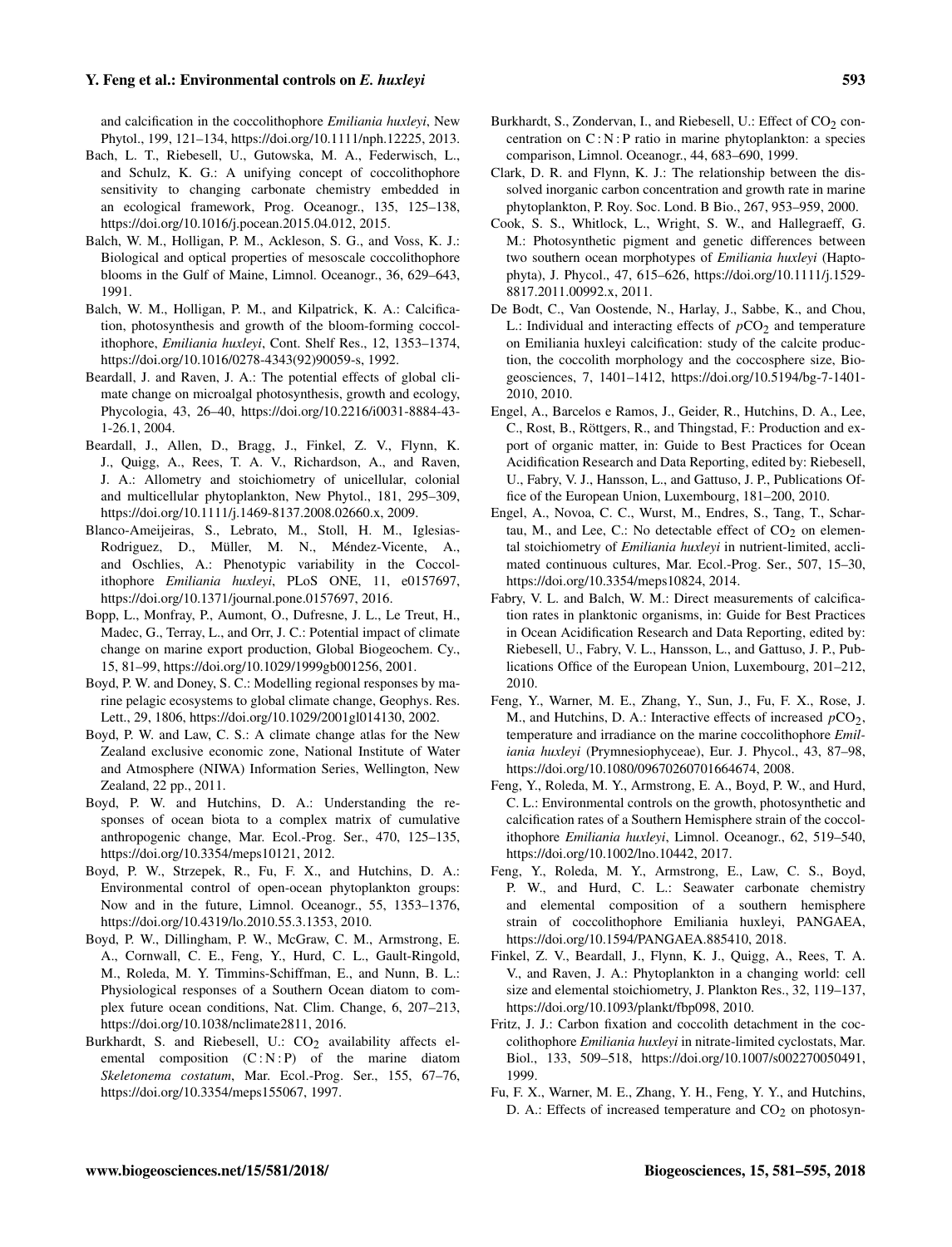thesis, growth, and elemental ratios in marine *Synechococcus* and *Prochlorococcus* (Cyanobacteria), J. Phycol., 43, 485–496, https://doi.org[/10.1111/j.1529-8817.2007.00355.x,](https://doi.org/10.1111/j.1529-8817.2007.00355.x) 2007.

- Fu, F. X., Zhang, Y. H., Warner, M. E., Feng, Y. Y., Sun, J., and Hutchins, D. A.: A comparison of future increased CO2 and temperature effects on sympatric *Heterosigma akashiwo* and *Prorocentrum minimum*, Harmful Algae, 7, 76–90, https://doi.org[/10.1016/j.hal.2007.05.006,](https://doi.org/10.1016/j.hal.2007.05.006) 2008.
- Gardner, J. L., Peters, A., Kearney, M. R., Joseph, L., and Heinsohn, R.: Declining body size: a third universal response to warming?, Trends Ecol. Evol., 26, 285–291, https://doi.org[/10.1016/j.tree.2011.03.005,](https://doi.org/10.1016/j.tree.2011.03.005) 2011.
- Geider, R. J.: Light and temperature-dependence of the carbon to chlorophyll- $a$  ratio in microalgae and cyanobacteria – implications for physiology and growth of phytoplankton, New Phytol., 106, 1–34, https://doi.org[/10.1111/j.1469-8137.1987.tb04788.x,](https://doi.org/10.1111/j.1469-8137.1987.tb04788.x) 1987.
- Geider, R. J., MacIntyre, H. L., and Kana, T. M.: A dynamic regulatory model of phytoplanktonic acclimation to light, nutrients, and temperature, Limnol. Oceanogr., 43, 679–694, 1998.
- Gerecht, A. C., Šupraha, L., Edvardsen, B., Probert, I., and Henderiks, J.: High temperature decreases the PIC/ POC ratio and increases phosphorus requirements in Coccolithus pelagicus (Haptophyta), Biogeosciences, 11, 3531–3545, https://doi.org[/10.5194/bg-11-3531-2014,](https://doi.org/10.5194/bg-11-3531-2014) 2014.
- Goldman, J. C.: On phytoplankton growth-rates and particulate C : N : P ratios at low light, Limnol. Oceanogr., 31, 1358–1363, 1986.
- Guillard, R. R. and Ryther, J. H.: Studies of marine planktonic diatoms.1. *Cyclotella nana* (Hustet), and *Detonula confevacea* (Cleve Gran), Can. J. Microbiol., 8, 229–239, 1962.
- Hecky, R. E., Campbell, P., and Hendzel, L. L.: The stoichiometry of carbon, nitrogen, and phosphorus in particulate matter of lakes and oceans, Limnol. Oceanogr., 38, 709–724, 1993.
- Ho, T. Y., Quigg, A., Finkel, Z. V., Milligan, A. J., Wyman, K., Falkowski, P. G., and Morel, F. M. M.: The elemental composition of some marine phytoplankton, J. Phycol., 39, 1145–1159, https://doi.org[/10.1111/j.0022-3646.2003.03-090.x,](https://doi.org/10.1111/j.0022-3646.2003.03-090.x) 2003.
- Holligan, P. M., Viollier, M., Harbour, D. S., Camus, P., and Champagnephilippe, M.: Satellite and ship studies of coccolithophore production along a continetal-shelf edge, Nature, 304, 339–342, https://doi.org[/10.1038/304339a0,](https://doi.org/10.1038/304339a0) 1983.
- Holligan, P. M., Fernandez, E., Aiken, J., Balch, W. M., Boyd, P., Burkill, P. H., Finch, M., Groom, S. B., Malin, G., Muller, K., Purdie, D. A., Robinson, C., Trees, C. C., Turner, S. M., and Vanderwal, P.: A biogeochemical study of the coccolithophore, *Emiliania huxleyi*, in the North Atlantic, Global Biogeochem. Cy., 7, 879–900, https://doi.org[/10.1029/93gb01731,](https://doi.org/10.1029/93gb01731) 1993.
- Jones, R. H. and Flynn, K. J.: Nutritional status and diet composition affect the value of diatoms as copepod prey, Science, 307, 1457–1459, https://doi.org[/10.1126/science.1107767,](https://doi.org/10.1126/science.1107767) 2005.
- Kiefer, D. A.: Modelling growth and light absorption in the marine diatom *Skeletonema costatum*, in: Towards a Model of Ocean Biogeochemical Processes, edited by: Evans, G. T. and Fasham, M. J. R., 93–118, Springer-Verlag, Berlin, 1993.
- Klaas, C. and Archer, D. E.: Association of sinking organic matter with various types of mineral ballast in the deep sea: Implications for the rain ratio, Global Biogeochem. Cy., 16, 1116, https://doi.org[/10.1029/2001gb001765,](https://doi.org/10.1029/2001gb001765) 2002.
- Langer, G., Nehrke, G., Probert, I., Ly, J., and Ziveri, P.: Strain-specific responses of *Emiliania huxleyi* to changing seawater carbonate chemistry, Biogeosciences, 6, 2637–2646, https://doi.org[/10.5194/bg-6-2637-2009,](https://doi.org/10.5194/bg-6-2637-2009) 2009.
- Law, C. S., Rickard, G. J., Mikaloff-Fletcher, S. E., Pinkerton, M. H., Gorman, R., Behrens, E., Chiswell, S. M., Bostock, H. C., Anderson, O., and Currie, K.: The New Zealand EEZ and South West Pacific. Synthesis Report RA2, Marine Case Study, in: Climate Changes, Impacts and Implications (CCII) for New Zealand to 2100, MBIE contract C01X1225, 40 pp., 2016.
- Müller, M. N., Antia, A. N., and LaRoche, J.: Influence of cell cycle phase on calcification in the coccolithophore *Emiliania huxleyi*, Limnol. Oceanogr., 53, 506–512, https://doi.org[/10.4319/lo.2008.53.2.0506,](https://doi.org/10.4319/lo.2008.53.2.0506) 2008.
- Müller, M. N., Trull, T. W., and Hallegraeff, G. M.: Differing responses of three Southern Ocean *Emiliania huxleyi* ecotypes to changing seawater carbonate chemistry, Mar. Ecol.-Prog. Ser., 531, 81–90, https://doi.org[/10.3354/meps11309,](https://doi.org/10.3354/meps11309) 2015.
- Paasche, E.: A tracer study of the inorganic carbon uptake during coccolith formation and photosynthesis in the coccolithophorid *Coccolithus huxleyi*, Physiol. Plant. Suppl, 3, 1–82, 1964.
- Paasche, E.: Effect of 3-(p-chlorophenyl)-1,1-dimethylurea (cmu) on photosynthesis and light-dependent coccolith formation in *Coccolithus huxleyi*, Physiol. Plant., 18, 138–145, https://doi.org[/10.1111/j.1399-3054.1965.tb06876.x,](https://doi.org/10.1111/j.1399-3054.1965.tb06876.x) 1965.
- Paasche, E.: Roles of nitrogen and phosphorus in coccolith formation in *Emiliania huxleyi* (Prymnesiophyceae), Eur. J. Phycol., 33, 33–42, https://doi.org[/10.1017/s0967026297001480,](https://doi.org/10.1017/s0967026297001480) 1998.
- Paasche, E., Brubak, S., Skattebol, S., Young, J. R., and Green, J. C.: Growth and calcification in the coccolithophorid *Emiliania huxleyi* (Haptophyceae) at low salinities, Phycologia, 35, 394– 403, https://doi.org[/10.2216/i0031-8884-35-5-394.1,](https://doi.org/10.2216/i0031-8884-35-5-394.1) 1996.
- Perry, M. J.: Phosphate utilization by an oceanic diatom in phosphorus-limited chemostat culture and in oligotrophic waters of central North Pacific, Limnol. Oceanogr., 21, 88–107, 1976.
- Polovina, J. J., Howell, E. A., and Abecassis, M.: Ocean's least productive waters are expanding, Geophys. Res. Lett., 35, L03618, https://doi.org[/10.1029/2007GL031745,](https://doi.org/10.1029/2007GL031745) 2008.
- Price, N. M.: The elemental stoichiometry and composition of an iron-limited diatom, Limnol. Oceanogr., 50, 1159–1171, 2005.
- Raven, J. A. and Crawfurd, K.: Environmental controls on coccolithophore calcification, Mar. Ecol.-Prog. Ser., 470, 137–166, https://doi.org[/10.3354/meps09993,](https://doi.org/10.3354/meps09993) 2012.
- Raven, J. A. and Geider, R. J.: Temperature and algal growth, New Phytol., 110, 441–461, https://doi.org[/10.1111/j.1469-](https://doi.org/10.1111/j.1469-8137.1988.tb00282.x) [8137.1988.tb00282.x,](https://doi.org/10.1111/j.1469-8137.1988.tb00282.x) 1988.
- Read, B. A., Kegel, J., Klute, M. J., Kuo, A., Lefebvre, S. C., Maumus, F., Mayer, C., Miller, J., Monier, A., Salamov, A., Young, J., Aguilar, M., Claverie, J. M., Frickenhaus, S., Gonzalez, K., Herman, E. K., Lin, Y. C., Napier, J., Ogata, H., Sarno, A. F., Shmutz, J., Schroeder, D., de Vargas, C., Verret, F., von Dassow, P., Valentin, K., Van de Peer, Y., Wheeler, G., Dacks, J. B., Delwiche, C. F., Dyhrman, S. T., Glockner, G., John, U., Richards, T., Worden, A. Z., Zhang, X. Y., and Grigoriev, I. V.: Pan genome of the phytoplankton *Emiliania* underpins its global distribution, Nature, 499, 209–213, https://doi.org[/10.1038/nature12221,](https://doi.org/10.1038/nature12221) 2013.
- Redfield, A. C., Ketchum, B. H., and Richards, F. A.: The influence of organisms on the composition of sea-water, in: The Sea. Ideas